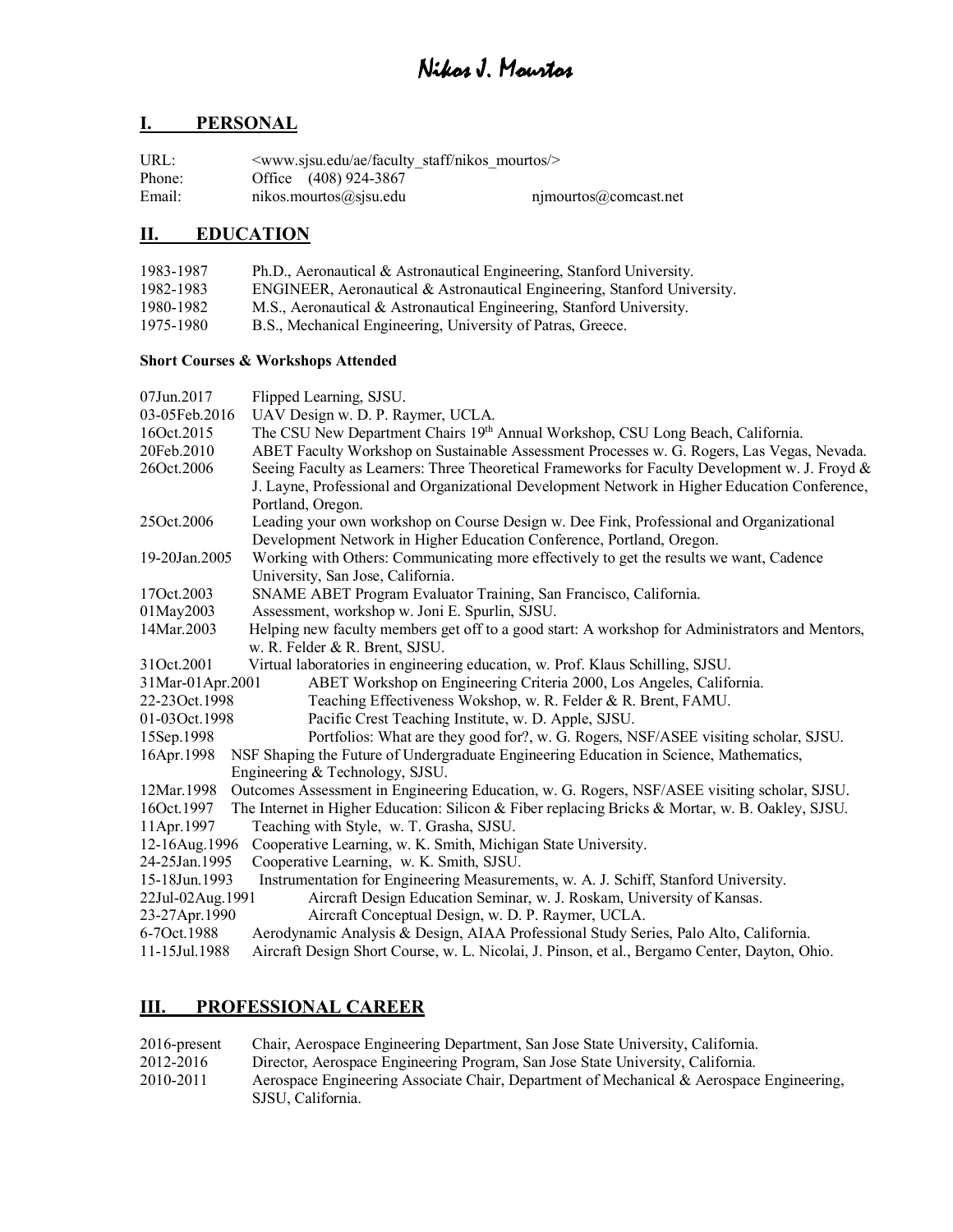| 1999-2013       | Professor, Department of Mechanical & Aerospace Engineering, SJSU.                         |
|-----------------|--------------------------------------------------------------------------------------------|
| 2004-2006       | Coordinator, Aerospace Engineering Program, SJSU                                           |
| 1991-1999       | Associate Professor, Department of Mechanical & Aerospace Engineering, SJSU.               |
| 1988-1991:      | Assistant Professor, Department of Aerospace Engineering, SJSU.                            |
| 1985-1988:      | Lecturer, Departments of Mechanical and Aerospace Engineering, SJSU.                       |
| $1980 - 1987$ : | Research Assistant, Joint Institute for Aeronautics and Acoustics,                         |
|                 | Department of Aeronautics and Astronautics, Stanford University, California.               |
| 1987:           | Teaching Assistant, Department of Mechanical Engineering, Stanford University, California. |

#### **A. Workshops for Faculty**

|     | Date            | <b>Workshop Title</b>                                                                                                                                                                                 | <b>Duration</b> | No. of<br>participants  | Venue                                                                                                     |
|-----|-----------------|-------------------------------------------------------------------------------------------------------------------------------------------------------------------------------------------------------|-----------------|-------------------------|-----------------------------------------------------------------------------------------------------------|
| 105 | 22 Oct.<br>2019 | Preparing Engineers for the 21st<br>Century: How to Teach Engineering<br><b>Students Process Skills</b>                                                                                               | 8 hrs           | $\overline{\mathbf{3}}$ | Aerospace & Mechanical<br>Engineering, SJSU                                                               |
| 104 | 04 Feb.<br>2019 | Preparing Engineers for the 21 <sup>st</sup><br>Century: How to Teach Engineering<br><b>Students Process Skills</b>                                                                                   | 6 hrs           | $\mathfrak{Z}$          | Aerospace Engineering, SJSU                                                                               |
| 103 | 05 Dec.<br>2017 | Engineering student outcomes and<br>assessment: A sustainable, systematic<br>process for continuous improvement                                                                                       | 3 hrs           | 12                      | IETEC' 17, Hanoi, Vietnam                                                                                 |
| 102 | 17Aug.<br>2017  | Preparing Engineers for the 21st<br>Century: How to Teach Engineering<br><b>Students Process Skills</b>                                                                                               | 6 hrs           | $\overline{4}$          | Aerospace Engineering, SJSU                                                                               |
| 101 | 18 May<br>2017  | Preparing Effective Practitioners &<br>Responsible Citizens for the 21st<br>Century: How to Use Alternative<br>Teaching Methods to Ensure Student<br>Development of Critical Process<br><b>Skills</b> | $1$ -day        | 101                     | Sultan Qaboos University,<br><b>Muscat, Oman</b>                                                          |
| 100 | 2017            | Critical Thinking Skills for the 21 <sup>st</sup><br>17 May Century: How to Define, Assess, and<br>Teach Criticasl Thinking Skills in<br>Your Discipline                                              | $1$ -day        | 72                      | Sultan Qaboos University,<br><b>Muscat, Oman</b>                                                          |
| 99  | 16 May<br>2017  | Critical Thinking Skills for the 21 <sup>st</sup><br>Century: How to Define, Assess, and<br>Teach Critical Thinking Skills in<br>Your Discipline                                                      | $1$ -day        | 63                      | Sultan Qaboos University,<br><b>Muscat, Oman</b>                                                          |
| 98  | 19 Aug.<br>2016 | Preparing Engineers for the 21 <sup>st</sup><br>Century: How to Teach Engineering<br><b>Students Process Skills</b>                                                                                   | 6 hrs           | $\overline{4}$          | Aerospace Engineering, SJSU                                                                               |
| 97  | 10 Aug.<br>2016 | Next Generation Science Standards:<br>Waves - Light & Sound                                                                                                                                           | 3 hrs           | 50                      | New Haven Unified SD,<br>California Math & Science<br>Partnership / STEM Creates, for<br>science teachers |
| 96  | 28 Jun.<br>2016 | So, what exactly does it take for Your<br>Students to Learn Something New?<br>Conditions of Learning                                                                                                  | 1hr:20m         | 19                      | Mercantec Faculty Institute,<br>College of Education, SJSU                                                |
| 95  | 28 Jun.<br>2016 | Engaging Students through Active,<br>Cooperative, and Problem-Based<br>Learning                                                                                                                       | 1hr:20m         | 19                      | Mercantec Faculty Institute,<br>College of Education, SJSU                                                |
| 94  | 26 Jan.<br>2016 | Preparing Engineers for the 21st<br>Century: How to Teach Engineering<br><b>Students Process Skills</b>                                                                                               | 6 hrs           | $\overline{4}$          | Aerospace Engineering, SJSU                                                                               |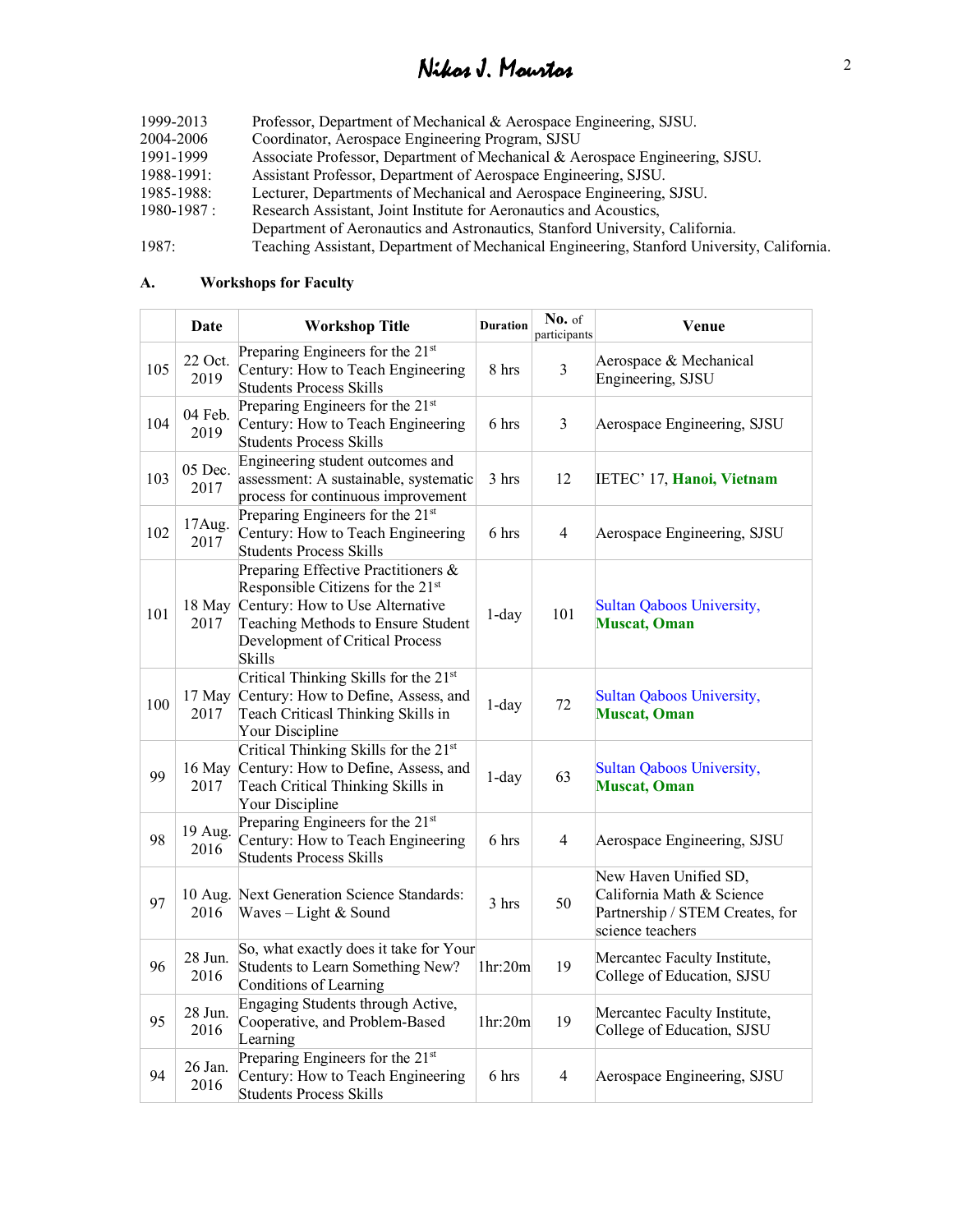| 93 | 02 Nov.<br>2015          | Preparing Engineers for the 21 <sup>st</sup><br>Century: How to Teach Engineering<br><b>Students Process Skills</b>                                              | $1.5$ hrs         | 14             | 3 <sup>rd</sup> International Engineering<br>Education & Technology<br>Conference (IETEC'15),<br>Sibiu, Romania.            |
|----|--------------------------|------------------------------------------------------------------------------------------------------------------------------------------------------------------|-------------------|----------------|-----------------------------------------------------------------------------------------------------------------------------|
| 92 | $26 - 28$<br>May<br>2015 | Preparing Engineers for the 21 <sup>st</sup><br>Century: How to Teach Engineering<br><b>Students Process Skills</b>                                              | 3 days            | $100+$         | College of Engineering, Sultan<br>Qaboos University, Muscat,<br>Oman                                                        |
| 91 | 04 Dec.<br>2014          | Preparing Engineers for a Globalized<br>Economy: How to Teach Engineering<br><b>Students Process Skills</b>                                                      | 3 hrs             | 26             | <b>World Engineering Education</b><br>Forum (WEEF '14)<br><b>Dubai, United Arab Emirates</b>                                |
| 90 | 03 Nov.<br>2013          | Preparing Students for a Globalized<br>World: How to Teach Engineering<br><b>Students Process Skills</b>                                                         | 3 hrs             | 45             | 2 <sup>nd</sup> International Engineering<br>Education & Technology<br>Conference (IETEC'13),<br>Ho Chi Minh City, Vietnam. |
| 89 | 2011                     | 16 Mar. A Conversation with Artists Teaching<br>Art                                                                                                              | 3 hrs             | 17             | Artists Teaching Art Seminar<br>(Art 276), SJSU                                                                             |
| 88 | 16 Jan.<br>2011          | Preparing Students for a Globalized<br>World: How to Teach Engineering<br><b>Students Process Skills</b>                                                         | 3 hrs             | 11             | 1 <sup>st</sup> International Engineering<br>Education & Technology<br>Conference (IETEC'11),<br>Kuala Lumpur, Malaysia.    |
| 87 | 2010                     | 1. Course Learning Objectives &<br>16 Mar. Bloom's Taxonomy;<br>2. Teaching & Learning Styles:<br>The Felder/Silverman model                                     | 3 <sub>hr</sub>   | 15             | Artists Teaching Art Seminar<br>(Art 276), SJSU                                                                             |
| 86 | 20 Jan.<br>2009          | Course Learning Objectives &<br>Bloom's Taxonomy                                                                                                                 | 2 <sub>hr</sub>   | 12             | <b>College of Engineering</b><br>Qatar University, Doha, Qatar                                                              |
| 85 | 19 Jan.<br>2009          | Program Educational Objectives and<br>Outcomes: How to Design a<br>Sustainable, Systematic Process for<br>Continuous Improvement                                 | 2 <sub>hr</sub>   | 15             | <b>College of Engineering</b><br>Qatar University,<br>Doha, Qatar                                                           |
| 84 | 04 Jun.<br>2008          | Course Learning Objectives &<br>Bloom's Taxonomy:<br>The Affective Domain                                                                                        | 1.5 <sub>hr</sub> | 15             | UCSC Extension – Cupertino;<br><b>SJSU MS Nursing Program</b>                                                               |
| 83 | 09 Apr.<br>2008          | Teaching & Learning Styles:<br>The Kolb Learning Cycle                                                                                                           | 1.5 <sub>hr</sub> | $\mathbf{1}$   | <b>SJSU</b> Center for Faculty<br>Development & Support                                                                     |
| 82 | 08 Apr.<br>2008          | 1. Course Learning Objectives &<br>Bloom's Taxonomy<br>2. Teaching & Learning Styles:<br>The Felder/Silverman model                                              | 3 <sub>hr</sub>   | 15             | Artists Teaching Art Seminar<br>(Art 276), SJSU                                                                             |
| 81 | 19 Mar.<br>2008          | Course Design: Blueprint for<br>Success: Engaging Students in the<br>Act of Learning: Implementing<br>Active, Cooperative, and Problem-<br><b>Based Learning</b> | 1.5 <sub>hr</sub> | $\overline{3}$ | SJSU Center for Faculty<br>Development & Support                                                                            |
| 80 | 05 Mar.<br>2008          | Course Design: Blueprint for<br>Success: What does your Dream<br>Student Look Like? Course Learning<br>Objectives & Bloom's Taxonomy                             | 1.5 <sub>hr</sub> | 6              | SJSU Center for Faculty<br>Development & Support                                                                            |
| 79 | 27 Feb.<br>2008          | Active Learning – Cooperative<br>Learning - Problem-Based Learning                                                                                               | 1 <sub>hr</sub>   | 20             | College of Business                                                                                                         |
| 78 | 18 Feb.<br>2008          | 1. What does it take for Your<br>Students to Learn Something New?<br>Conditions of Learning<br>2. Course Learning Objectives $\&$<br>Bloom's Taxonomy            | 2.5 <sub>hr</sub> | 15             | Artists Teaching Art Seminar<br>(Art 276)                                                                                   |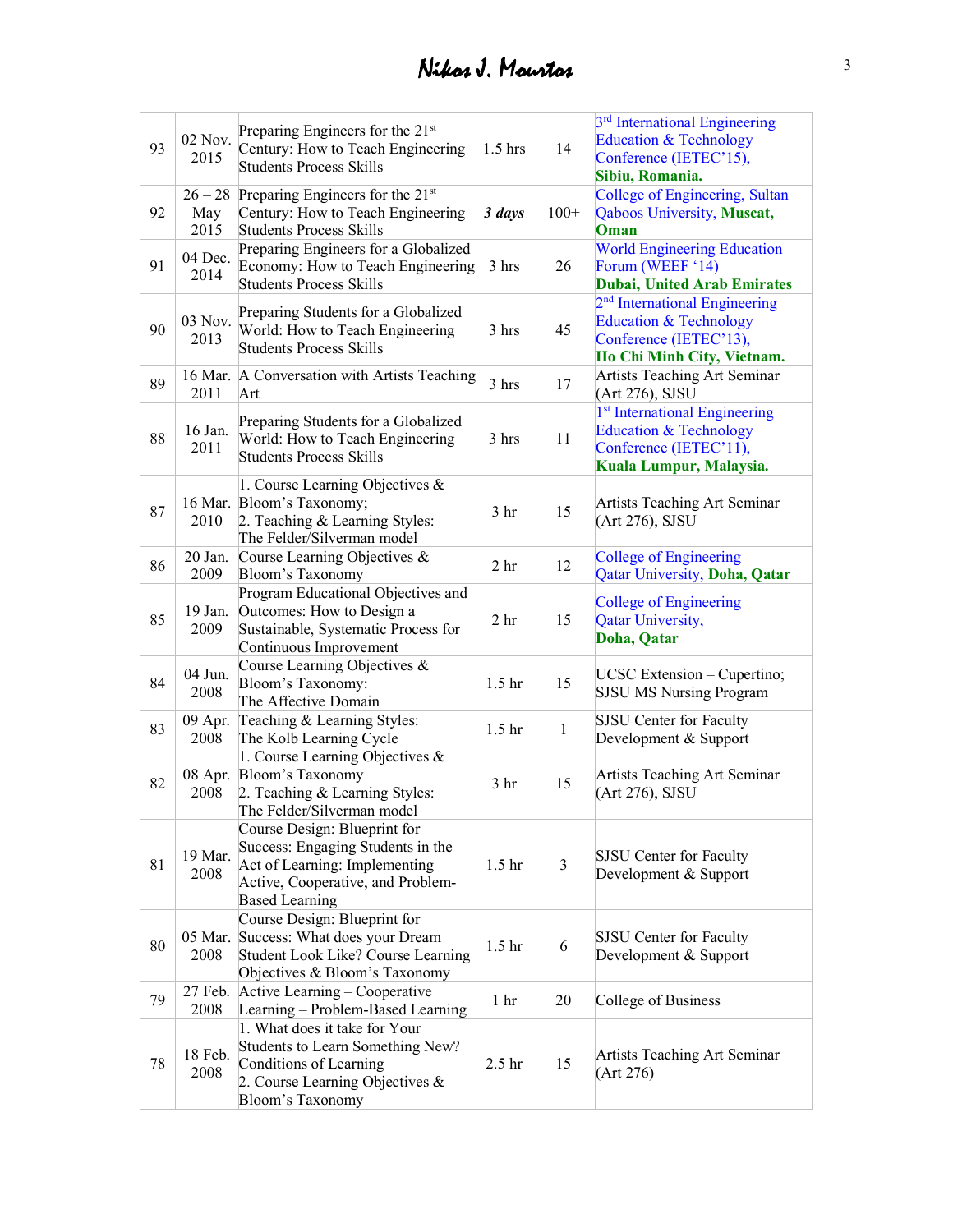|    |         | Course Design: Blueprint for                                                     |                   |                  |                                                  |
|----|---------|----------------------------------------------------------------------------------|-------------------|------------------|--------------------------------------------------|
| 77 | 14 Feb. | Success: What does it take for Your                                              | 1.5 <sub>hr</sub> | 5                | SJSU Center for Faculty                          |
|    | 2008    | Students to Learn Something New?                                                 |                   |                  | Development & Support                            |
|    |         | Conditions of Learning                                                           |                   |                  |                                                  |
|    | 07 Feb. | Scholarly Circle: Getting Started on                                             |                   |                  | <b>SJSU Center for Faculty</b>                   |
| 76 | 2008    | the Scholarship of Teaching &                                                    | 2 <sub>hr</sub>   | $\overline{4}$   | Development & Support                            |
|    |         | Learning - Part 2: Methods                                                       |                   |                  |                                                  |
|    | 30 Jan. | Course Design: Blueprint for                                                     |                   |                  | <b>SJSU Center for Faculty</b>                   |
| 75 | 2008    | Success: How to Teach & Assess                                                   | 1.5 <sub>hr</sub> | $\mathbf{1}$     | Development & Support                            |
|    |         | Design of Experiments                                                            |                   |                  |                                                  |
|    | 25 Jan. | Active Learning - Cooperative                                                    |                   |                  | SJSU Center for Faculty                          |
| 74 | 2008    | Learning – Problem-Based Learning                                                | 1 <sub>hr</sub>   | 40               | Development & Support; for                       |
|    |         |                                                                                  |                   |                  | <b>MUSE Faculty</b>                              |
|    | 06 Dec. | Scholarly Circle: Getting Started on                                             |                   |                  | SJSU Center for Faculty                          |
| 73 | 2007    | the Scholarship of Teaching &                                                    | 2 <sub>hr</sub>   | $\mathfrak{Z}$   | Development & Support                            |
|    |         | Learning - Part 2: Methods                                                       |                   |                  |                                                  |
|    |         | Scholarly Circle: Getting Started on<br>08 Nov. the Scholarship of Teaching $\&$ |                   |                  |                                                  |
| 72 | 2007    |                                                                                  | 2 <sub>hr</sub>   | 8                | SJSU Center for Faculty<br>Development & Support |
|    |         | Learning - Part 1: Defining Your<br><b>Research Questions</b>                    |                   |                  |                                                  |
|    |         | Scholarly Circle: Getting Started on                                             |                   |                  |                                                  |
|    |         | 07 Nov. the Scholarship of Teaching $\&$                                         |                   |                  | SJSU Center for Faculty                          |
| 71 | 2007    | Learning - Part 1: Defining Your                                                 | 2 <sub>hr</sub>   | 8                | Development & Support                            |
|    |         | <b>Research Questions</b>                                                        |                   |                  |                                                  |
|    | 01 Nov. | Teaching Students to be Lifelong                                                 |                   |                  | SJSU Center for Faculty                          |
| 70 | 2007    | Learners                                                                         | $1.5-hr$          | 1                | Development & Support                            |
|    | 24 Oct. | Active Learning - Cooperative                                                    |                   |                  | UCSC Extension - Cupertino;                      |
| 69 | 2007    | Learning - Problem-Based Learning                                                | $1.5-hr$          | 13               | <b>SJSU MS Nursing Students</b>                  |
|    | 18 Oct. | Active Learning – Cooperative                                                    |                   |                  | <b>SJSU Center for Faculty</b>                   |
| 68 | 2007    | Learning - Problem-Based Learning                                                | $1.5-hr$          | 5                | Development & Support                            |
|    |         | Preparing Students for a Globalized                                              |                   |                  | School of Nursing (retreat), SJSU                |
| 67 | 15 Oct. | World: How to Teach Students                                                     | $1.5-hr$          | 30               |                                                  |
|    | 2007    | Process Skills                                                                   |                   |                  |                                                  |
|    |         | How to Teach and Assess Design of                                                |                   |                  | <b>IEEE/ASEE Frontiers in</b>                    |
| 66 | 10 Oct. | Experiments w. T. Anagnos, C.                                                    | $3-hr$            | 5                | <b>Education Conference,</b>                     |
|    | 2007    | Komives, K. Mc.Mullin                                                            |                   |                  | Milwaukee, WI                                    |
| 65 | 26 Sep. | Course Learning Objectives &                                                     | 1.25 hr           | 20               | BSN Associate Degree Program,                    |
|    | 2007    | <b>Bloom's Taxonomy</b>                                                          |                   |                  | <b>SJSU</b>                                      |
|    | 19 Sep. | Preparing Students for a Globalized                                              |                   |                  | SJSU Center for Faculty                          |
| 64 | 2007    | World: How to Teach Engineering                                                  | $1.5-hr$          | $\mathbf{1}$     | Development & Support                            |
|    |         | <b>Students Process Skills</b>                                                   |                   |                  |                                                  |
| 63 | 13 Sep. | Teaching & Learning Styles:                                                      | $1.5-hr$          | $\overline{2}$   | SJSU Center for Faculty                          |
|    | 2007    | The Felder/Silverman model                                                       |                   |                  | Development & Support                            |
| 62 | 12 Sep. | Teaching & Learning Styles:                                                      | $2-hr$            | 14               | UCSC Extension - Cupertino;                      |
|    | 2007    | The Felder/Silverman model                                                       |                   |                  | <b>SJSU MS Nursing Program</b>                   |
|    | 02 Sep. | Preparing Students for a Globalized                                              |                   |                  | <b>International Conference on</b>               |
| 61 | 2007    | World: How to Teach Engineering                                                  | $3.5-hr$          | 15               | <b>Engineering Education,</b>                    |
|    |         | <b>Students Process Skills</b>                                                   |                   |                  | <b>Coimbra, Portugal</b>                         |
| 60 | 22 Aug. | Course Learning Objectives &                                                     | $1.5-hr$          | $\boldsymbol{2}$ | <b>SJSU Center for Faculty</b>                   |
|    | 2007    | Bloom's Taxonomy                                                                 |                   |                  | Development & Support                            |
| 59 | 15 Aug. | Course Learning Objectives &                                                     | $1-hr$            | 25               | SJSU Center for Faculty                          |
|    | 2007    | Bloom's Taxonomy                                                                 |                   |                  | Development & Support                            |
| 58 | 23 May  | Course Learning Objectives &                                                     | $2-hr$            | 18               | School of Library & Information                  |
|    | 2007    | Bloom's Taxonomy                                                                 |                   |                  | Science, SJSU                                    |
| 57 | 24 Apr. | Teaching & Learning Styles:                                                      | $2-hr$            | 18               | School of Library & Information                  |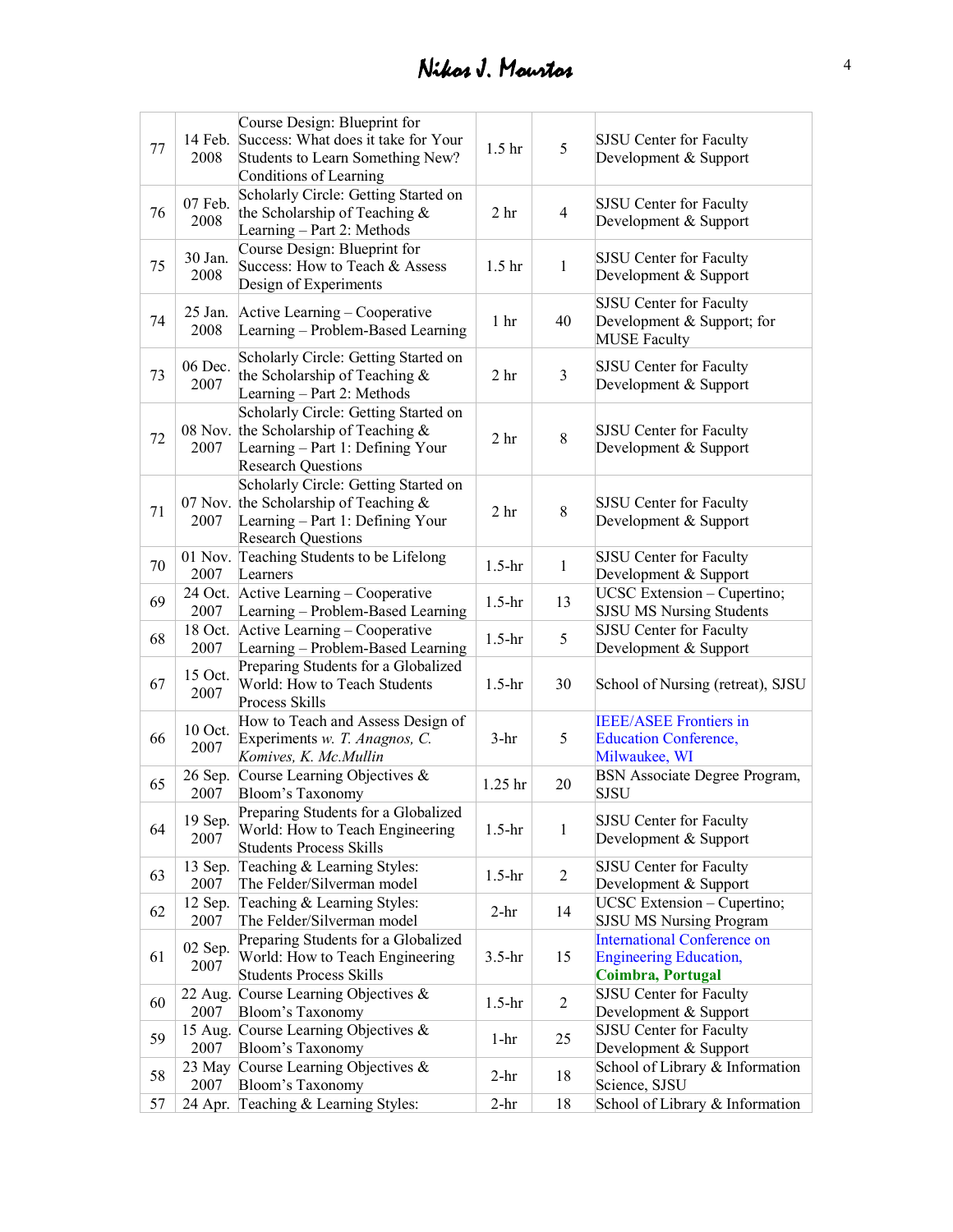|    | 2007            | The Felder/Silverman model                                  |                   |                | Science, SJSU                                    |
|----|-----------------|-------------------------------------------------------------|-------------------|----------------|--------------------------------------------------|
|    |                 |                                                             |                   |                | College of Engineering,                          |
| 56 | 02 Apr.<br>2007 | Assessment Tools: Keep in Mind<br>what ABET is looking for! | $2-hr$            | 50             | King Abdul-Aziz University,                      |
|    |                 |                                                             |                   |                | Jeddah, Saudi Arabia                             |
|    |                 | 31 Mar. Engineering Accreditation Process                   |                   |                | College of Engineering,                          |
| 55 | 2007            | at SJSU                                                     | $2-hr$            | 50             | King Abdul-Aziz University,                      |
|    |                 |                                                             |                   |                | Jeddah, Saudi Arabia                             |
|    |                 | Course Design: Blueprint for                                |                   |                |                                                  |
| 54 |                 | 14 Mar. Success, part 6: How do I Know my                   | $2-hr$            | $\overline{2}$ | SJSU Center for Faculty                          |
|    | 2007            | Course is Effective? – Diagnostic and                       |                   |                | Development & Support                            |
|    |                 | Formative Assessment                                        |                   |                |                                                  |
|    |                 | Course Design: Blueprint for                                |                   |                |                                                  |
| 53 |                 | 08 Mar. Success, part 5: Lectures, Activities,              | $2-hr$            | $\mathbf{1}$   | SJSU Center for Faculty                          |
|    | 2007            | and Assignments to Address Specific                         |                   |                | Development & Support                            |
|    |                 | <b>Instructional Objectives</b>                             |                   |                |                                                  |
| 52 | 29 Feb.         | Must one be a Lifelong Learner to be                        | $1-hr$            | 6              | SJSU Center for Faculty                          |
|    | 2007            | an Educated Person?                                         |                   |                | Development & Support                            |
|    | 22 Feb.         | Course Design: Blueprint for                                |                   |                | <b>SJSU Center for Faculty</b>                   |
| 51 | 2007            | Success, part 4: Engaging Students in                       | $2-hr$            | $\mathfrak{Z}$ | Development & Support                            |
|    |                 | the Act of Learning                                         |                   |                |                                                  |
|    |                 | Course Design: Blueprint for                                |                   |                |                                                  |
| 50 | 14 Feb.         | Success, part 3:                                            | $2-hr$            | $\overline{2}$ | SJSU Center for Faculty                          |
|    | 2007            | The Way We Teach and the Way                                |                   |                | Development & Support                            |
|    |                 | They Learn: Bridging the Gap                                |                   |                |                                                  |
|    |                 | Course Design: Blueprint for                                |                   |                |                                                  |
|    | 08 Feb.         | Success, part 2: What does your                             |                   |                | SJSU Center for Faculty                          |
| 49 | 2007            | Dream Student Look Like? Course                             | $2-hr$            | $\overline{4}$ | Development & Support                            |
|    |                 | Learning Objectives & Bloom's                               |                   |                |                                                  |
|    |                 | Taxonomy                                                    |                   |                |                                                  |
|    |                 | Course Design: Blueprint for                                |                   |                |                                                  |
| 48 | 31 Jan.         | Success, part 1: What does it take for                      | $2-hr$            | $\overline{2}$ | SJSU Center for Faculty                          |
|    | 2007            | Your Students to Learn Something                            |                   |                | Development & Support                            |
|    |                 | New? Conditions of Learning                                 |                   |                |                                                  |
|    | $17 - 19$       | Course Design:                                              |                   |                | <b>SJSU Center for Faculty</b>                   |
| 47 | Jan.<br>2007    | <b>Blueprint for Success</b>                                | $3$ -Day          | 10             | Development & Support                            |
|    | 29 Nov.         |                                                             |                   |                |                                                  |
| 46 | 2006            | Teaching Students to be Lifelong                            | $1.5-hr$          | 5              | SJSU Center for Faculty                          |
|    |                 | Learners<br>Program Educational Objectives and              |                   |                | Development & Support                            |
|    |                 | 13 Nov. Outcomes: How to Design a                           |                   |                |                                                  |
| 45 | 2006            | Sustainable, Systematic Process for                         | $1.5-hr$          | 5              | SJSU Center for Faculty<br>Development & Support |
|    |                 | Continuous Improvement                                      |                   |                |                                                  |
|    |                 | What does it take for Your Students                         |                   |                |                                                  |
| 44 | 02 Nov.         | to Learn Something New?                                     | $1.5-hr$          | 6              | SJSU Center for Faculty                          |
|    | 2006            | (Conditions of Learning)                                    |                   |                | Development & Support                            |
|    | 31 Oct.         | Course Learning Objectives &                                |                   |                |                                                  |
| 43 | 2006            | Bloom's Taxonomy                                            | $1.5-hr$          | 10             | College of Business, SJSU                        |
|    |                 | Program Educational Objectives and                          |                   |                |                                                  |
| 42 | 28 Oct.         | Outcomes: How to Design a                                   |                   |                | <b>IEEE / ASEE Frontiers in</b>                  |
|    | 2006            | Sustainable, Systematic Process for                         | $3-hr$            | 31             | <b>Education Conference,</b>                     |
|    |                 | Continuous Improvement                                      |                   |                | San Diego, CA                                    |
|    |                 | How do I Know my Course is                                  |                   |                |                                                  |
| 41 | 19 Oct.         | Effective? Formative and Summative                          |                   |                | <b>SJSU</b> Center for Faculty                   |
|    | 2006            | Assessment for Continuous Course                            | 1.5 <sub>hr</sub> | $\tau$         | Development & Support                            |
|    |                 | Improvement                                                 |                   |                |                                                  |
|    |                 |                                                             |                   |                |                                                  |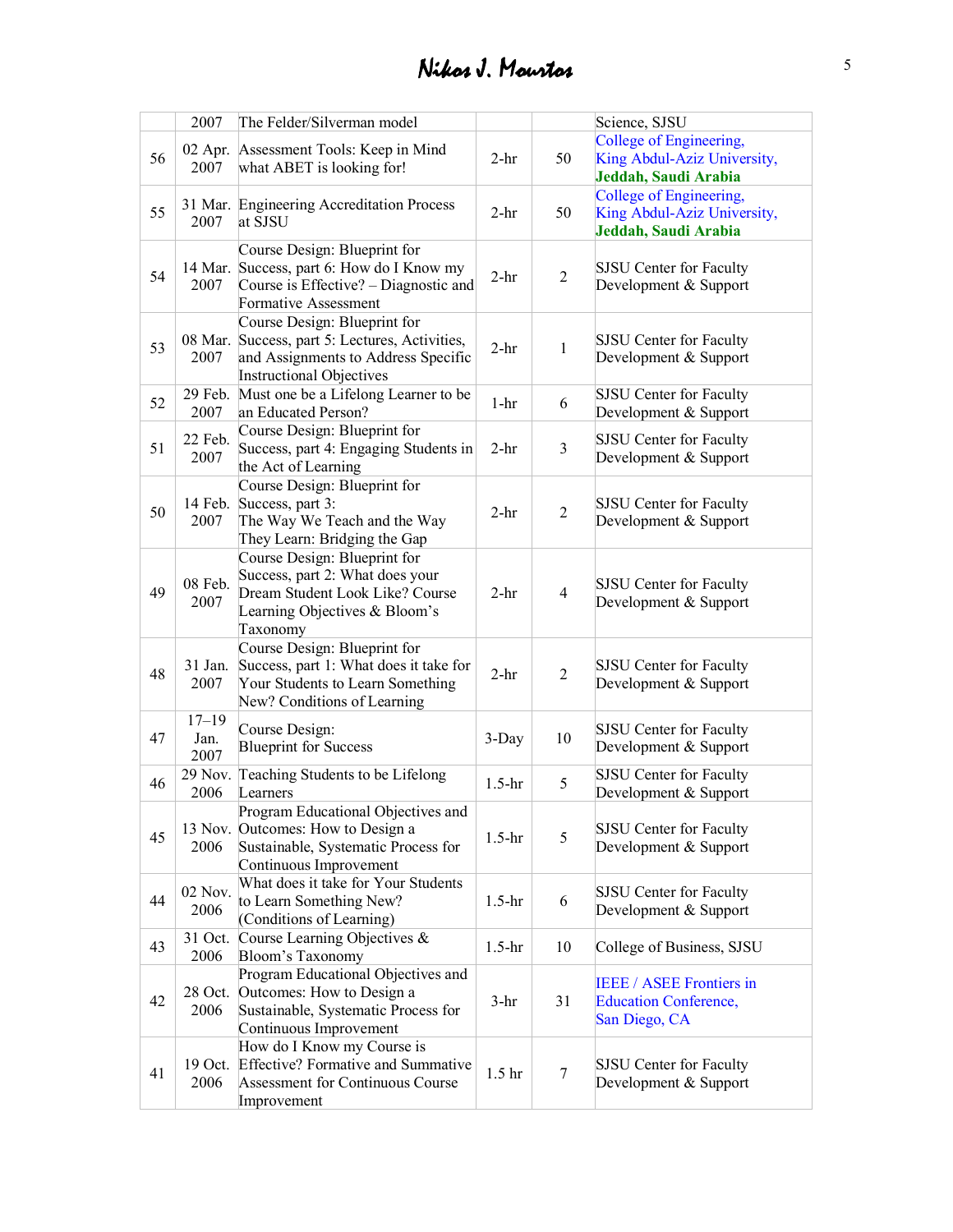| 40 | 21 Sep.<br>2006 | Course Design to Meet the Specs:<br>Lectures, Activities, and Assignments<br>to Address Specific Instructional<br>Objectives | 1.5 <sub>hr</sub> | 6              | <b>SJSU</b> Center for Faculty<br>Development & Support                                                                                                                |
|----|-----------------|------------------------------------------------------------------------------------------------------------------------------|-------------------|----------------|------------------------------------------------------------------------------------------------------------------------------------------------------------------------|
| 39 | 13 Sep.<br>2006 | Well-Rounded Teaching for Well-<br>Rounded Learning: The Kolb<br>Learning Cycle                                              | 1.5 <sub>hr</sub> | 6              | SJSU Center for Faculty<br>Development & Support                                                                                                                       |
| 38 | 31 Aug.<br>2006 | The Way They Learn and the Way<br>We Teach: Bridging the Gap                                                                 | $1.5-hr$          | 17             | SJSU Center for Faculty<br>Development & Support                                                                                                                       |
| 37 | 24 Aug.<br>2006 | Instructional Objectives and Bloom's<br>Taxonomy: Understanding by Design                                                    | $1.5-hr$          | 6              | SJSU Center for Faculty<br>Development & Support                                                                                                                       |
| 36 | 18 Aug.<br>2006 | Active Learning – Cooperative<br>Learning - Problem-Based Learning                                                           | $2-hr$            | 24             | <b>SJSU Center for Faculty</b><br>Development & Support                                                                                                                |
| 35 | 03 May<br>2006  | <b>Energy Transformation</b><br>w. T. Anagnos, C. Komives, K.<br>Mc.Mullin                                                   | $2-hr$            | 10             | NSF-Sponsored;<br>Synopsis, Sunnyvale, CA;<br>for Science Teachers                                                                                                     |
| 34 | 26 Apr.<br>2006 | <b>Energy Transformation</b><br>w. T. Anagnos, C. Komives, K.<br>Mc.Mullin                                                   | $2-hr$            | 10             | NSF-Sponsored;<br>Synopsis, Sunnyvale, CA;<br>for Science Teachers                                                                                                     |
| 33 | 22 Mar.<br>2006 | <b>Energy Transformation</b><br>w. T. Anagnos, C. Komives, K.<br>Mc.Mullin                                                   | $2-hr$            | 8              | NSF-Sponsored;<br>Kennedy Middle School,<br>Redwood City, CA;<br>for Science Teachers                                                                                  |
| 32 | 15 Mar.<br>2006 | <b>Energy Transformation</b><br>w. T. Anagnos, C. Komives, K.<br>Mc.Mullin                                                   | $2-hr$            | 8              | NSF-Sponsored;<br>Kennedy Middle School,<br>Redwood City, CA;<br>for Science Teachers                                                                                  |
| 31 | 23 Aug.<br>2002 | Teaching Engineering in the New<br>Millennium                                                                                | Full-<br>Day      | 22             | <b>Faculty Instructional</b><br>Development Program, College of<br>Engineering, SJSU                                                                                   |
| 30 | 19 Apr.<br>2002 | Teaching & Learning Styles:<br>The Kolb Learning Cycle                                                                       | $2-hr$            | 10             | SJSU Center for Faculty<br>Development & Support                                                                                                                       |
| 29 | 15 Mar.<br>2002 | Teaching & Learning Styles:<br>The Felder/Silverman model                                                                    | $2-hr$            | $\tau$         | <b>SJSU Center for Faculty</b><br>Development & Support                                                                                                                |
| 28 | 02 Mar.<br>2002 | A Faculty Reward System Promoting<br>the Scholarship of Teaching and<br>Learning                                             | $2-hr$            | 12             | Lilly Conference on College &<br><b>University Teaching, Lake</b><br>Arrowhead, CA, co-presented w.<br>Harper, V., Sprague, J., Nelson,<br>C. Hegstrom, T., Saylor, C. |
| 27 | 15 Feb.<br>2002 | What does it take for Your Students<br>to Learn Something New? Conditions<br>of Learning                                     | $2-hr$            | 7              | <b>SJSU</b> Center for Faculty<br>Development & Support                                                                                                                |
| 26 | 26 Oct.<br>2001 | Active Learning – Cooperative<br>Learning - Problem-Based Learning                                                           | $2-hr$            | 6              | SJSU Center for Faculty<br>Development & Support                                                                                                                       |
| 25 | 10 Oct.<br>2001 | Active Learning – Cooperative<br>Learning - Problem-Based Learning                                                           | $3-hr$            | 11             | <b>IEEE / ASEE Frontiers in</b><br><b>Education Conf.,</b><br><b>Kansas City, MO</b>                                                                                   |
| 24 | 14 Sep.<br>2001 | Course Learning Objectives &<br>Bloom's Taxonomy                                                                             | $2-hr$            |                | <b>SJSU Center for Faculty</b><br>Development & Support                                                                                                                |
| 23 | 22 Aug.<br>2001 | Teaching Engineering in the New<br>Millennium                                                                                | Full-<br>Day      | 19             | <b>Faculty Instructional</b><br>Development Program, College of<br>Engineering, SJSU                                                                                   |
| 22 | 27 Apr.<br>2001 | Teaching & Learning Styles:<br>The Kolb Learning Cycle                                                                       | $2-hr$            | 5              | SJSU Center for Faculty<br>Development & Support                                                                                                                       |
| 21 | 23 Feb.         | What does it take for Your Students                                                                                          | $2-hr$            | $\overline{4}$ | SJSU Center for Faculty                                                                                                                                                |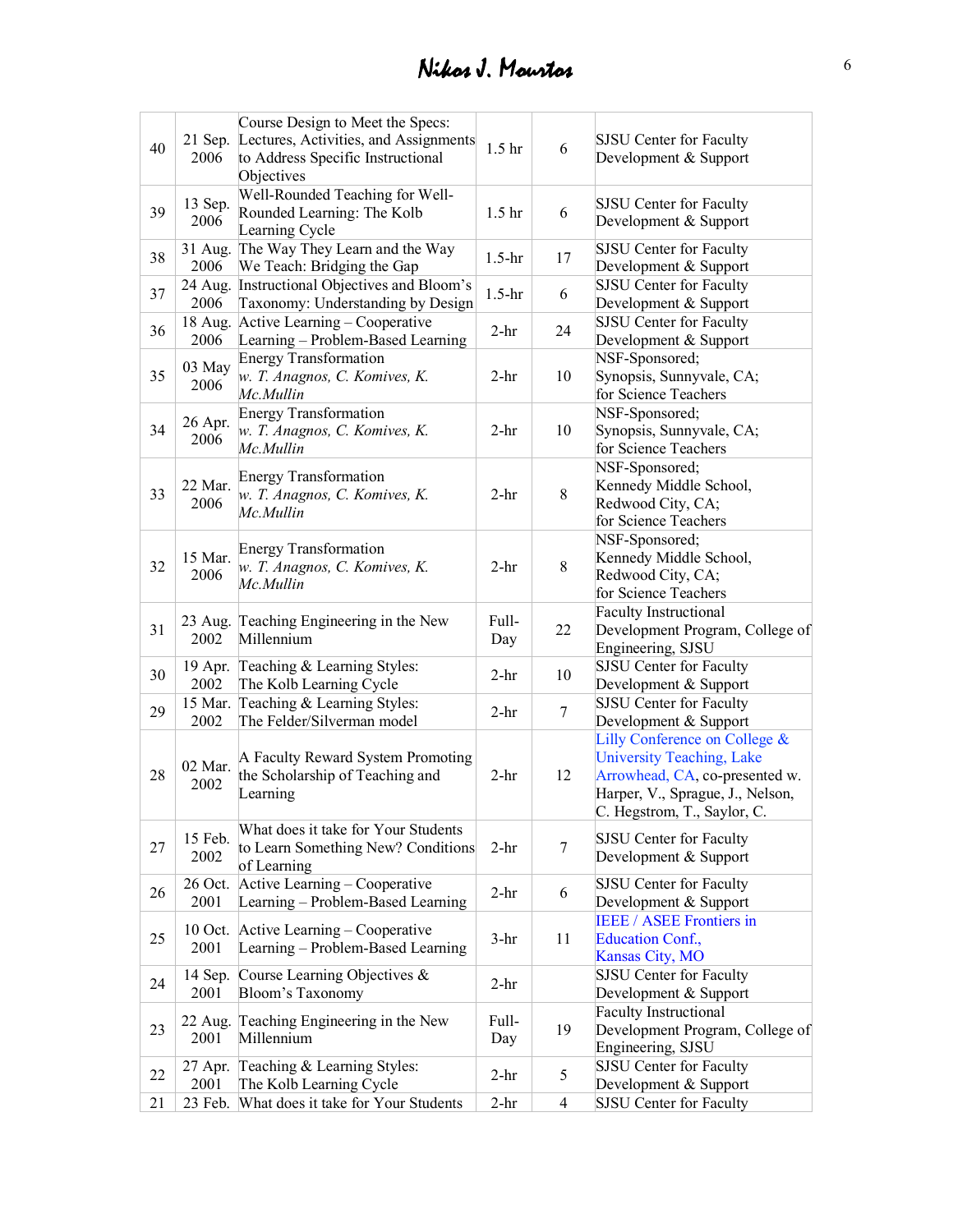|                | 2001            | to Learn Something New? Conditions                                                                                                           |        |                | Development & Support                                                                                         |
|----------------|-----------------|----------------------------------------------------------------------------------------------------------------------------------------------|--------|----------------|---------------------------------------------------------------------------------------------------------------|
|                |                 | of Learning                                                                                                                                  |        |                |                                                                                                               |
| 20             | 22 Jan.<br>2001 | Teaching Design to Freshmen                                                                                                                  | $4-hr$ | 15             | <b>Faculty Instructional</b><br>Development Program,<br>College of Engineering, SJSU;<br>for Engr.10 faculty  |
| 19             | 2000            | 17 Nov. Course Learning Objectives &<br>Bloom's Taxonomy                                                                                     | $2-hr$ | 6              | SJSU Center for Faculty<br>Development & Support                                                              |
| 18             | 27 Oct.<br>2000 | Active Learning – Cooperative<br>Learning - Problem-Based Learning                                                                           | $2-hr$ | $\tau$         | SJSU Center for Faculty<br>Development & Support                                                              |
| 17             | 18 Oct.<br>2000 | Active Learning – Cooperative<br>Learning – Problem-Based Learning                                                                           | $3-hr$ | $\overline{7}$ | <b>IEEE / ASEE Frontiers in</b><br><b>Education Conference, Reno, NV</b>                                      |
| 16             | 22 Sep.<br>2000 | Teaching & Learning Styles:<br>The Felder/Silverman model                                                                                    | $2-hr$ | 6              | SJSU Center for Faculty<br>Development & Support                                                              |
| 15             | 23 Aug.<br>2000 | Teaching & Learning Styles:<br>The Felder/Silverman model                                                                                    | $2-hr$ | 13             | SJSU Center for Faculty<br>Development & Support                                                              |
| 14             | 19 Jan.<br>2000 | 1. Teaching & Learning Styles:<br>The Felder/Silverman model<br>2. Course Learning Objectives $\&$<br>Bloom's Taxonomy & Bloom's<br>Taxonomy | $4-hr$ | 16             | <b>Faculty Instructional</b><br>Development Program,<br>College of Engineering, SJSU                          |
| 13             | 29 Oct.<br>1999 | What does it take for Your Students<br>to Learn Something New? Conditions<br>of Learning                                                     | $2-hr$ | 5              | <b>SJSU</b> Center for Faculty<br>Development & Support                                                       |
| 12             | 01 Oct.<br>1999 | Teaching & Learning Styles:<br>The Felder/Silverman model                                                                                    | $2-hr$ | 19             | SJSU Center for Faculty<br>Development & Support                                                              |
| 11             | 23 Aug.<br>1999 | Teaching Skills Workshop                                                                                                                     | $2-hr$ | 9              | MPH, Dept. of Health Science,<br>SJSU                                                                         |
| 10             | 20 Aug.<br>1999 | Active Learning - Cooperative<br>Learning - Problem-Based Learning                                                                           | $2-hr$ | 11             | SJSU Center for Faculty<br>Development & Support                                                              |
| 9              | 27 Apr.<br>1999 | Teaching & Learning Styles:<br>The Felder/Silverman model                                                                                    | $2-hr$ | 14             | SJSU Center for Faculty<br>Development & Support                                                              |
| 8              | 23 Feb.<br>1999 | What does it take for Your Students<br>to Learn Something New? Conditions<br>of Learning                                                     | $2-hr$ | 18             | <b>SJSU</b> Center for Faculty<br>Development & Support                                                       |
| 7              | 21 Jan.<br>1999 | Introduction to Engineering:<br>A Time for Change                                                                                            | $2-hr$ | $\overline{4}$ | <b>Faculty Instructional</b><br>Development Program, College of<br>Engineering, SJSU;<br>for Engr. 10 faculty |
| 6              | 1998            | 13 Nov. Teaching & Learning Styles:<br>The Felder/Silverman model                                                                            | $2-hr$ | $\tau$         | SJSU Center for Faculty<br>Development & Support                                                              |
| 5              | 16 Oct.<br>1998 | Active Learning – Cooperative<br>Learning - Problem-Based Learning                                                                           | $2-hr$ | 11             | SJSU Center for Faculty<br>Development & Support                                                              |
| $\overline{4}$ | 19 Aug.<br>1998 | Active Learning – Cooperative<br>Learning - Problem-Based Learning                                                                           | $2-hr$ | 60             | SJSU Center for Faculty<br>Development & Support; New<br><b>Faculty Orientation</b>                           |
| 3              | 07 Mar.<br>1997 | What does it take for Your Students<br>to Learn Something New? Conditions 1.5 hr<br>of Learning                                              |        | $8\,$          | Lilly Conference on College &<br>University Teaching,<br>Lake Arrowhead, CA                                   |
| $\overline{c}$ | 17 May<br>1996  | What does it take for Your Students<br>to Learn Something New? Conditions<br>of Learning                                                     | $2-hr$ | 12             | <b>Faculty Instructional</b><br>Development Program, College of<br>Engineering, SJSU                          |
| $\mathbf{1}$   | 1996            | 15 Mar. Active Learning – Cooperative<br>Learning - Problem-Based Learning                                                                   | $2-hr$ | 18             | <b>Faculty Instructional</b><br>Development Program, College of<br>Engineering, SJSU                          |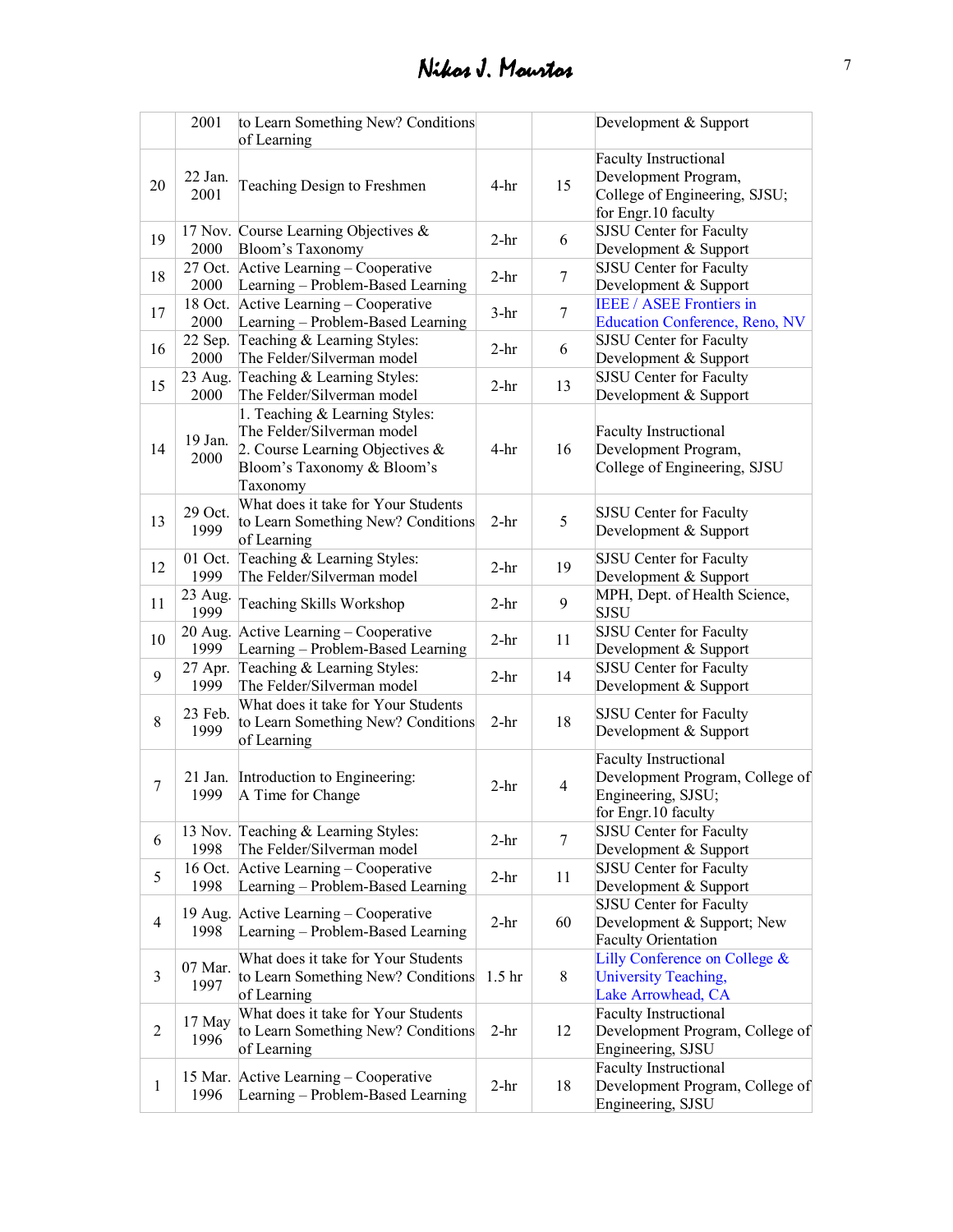### **B. Courses Developed / Taught**

| Aerospace    | AE 10 <i>Introduction to Aerospace Engineering</i> (developed as a new course)                                                                         |
|--------------|--------------------------------------------------------------------------------------------------------------------------------------------------------|
| Engineering: | AE 15 Air & Space Flight: Past, Present and Future (developed as a new course)                                                                         |
|              | AE 160 Aerodynamics I (developed as a new course)                                                                                                      |
|              | AE 162 Aerodynamics II (developed as a new course)                                                                                                     |
|              | AE 164 Aerothermodynamics                                                                                                                              |
|              | AE 167 Aerospace Propulsion                                                                                                                            |
|              | AE 171 A, B Aircraft Design I and II (developed as new courses)                                                                                        |
|              | AE 262 Advanced Aerodynamics (developed as a new course)                                                                                               |
|              | AE 264 Advanced Compressible Flow (developed as a new course)                                                                                          |
|              | AE 271 Advanved Aircraft Design (developed as a new course)                                                                                            |
| Educational  | EdD 512: Leadesrship, Complexity and Systems Thinking                                                                                                  |
| Leadership:  | (SJSU Doctoral Program in Educational Leadership)                                                                                                      |
| Mechanical   | ME 101 Dynamics                                                                                                                                        |
| Engineering: | ME 102 Engineering Mechanics                                                                                                                           |
|              | ME 111 Fluid Mechanics                                                                                                                                 |
|              | ME 112 Fluid Mechanics Laboratory                                                                                                                      |
|              | ME 223 Gas Dynamics                                                                                                                                    |
|              | ME 297 Special Topics: Fluid Mechanics / Thermodynamics / Heat Transfer                                                                                |
| General      | AE 96 B From Insects to Jumbo Jets: The Science of Flight                                                                                              |
| Education:   | (developed as a new course for the SJSU MUSE program)                                                                                                  |
| General      | ENGR. 10: Introduction to Engineering                                                                                                                  |
| Engineering: | ENGR/PHYS/MATH 96 A : Problem-Based, Integrated Calculus, Physics<br><i>and Engineering</i> (Team leader in developing / teaching this 10 unit course) |

#### **C. Research Areas**

#### C1. Technical

- Analysis of aerospace engineering failures using principles of complexity & systems thinking.
- Aircraft design.
- Low speed & high angle of attack aerodynamics.
- Modeling and control of vortical flows.
- Boundary layers and flow separation.
- Hot gas ingestion in jet-powered, V/STOL aircraft.

#### C2. Education

- Analysis of education challenges using principles of complexity  $\&$  systems thinking.
- Exploring connections between art & creativity in engineering design.
- Learning theories: learning styles, taxonomy of educational objectives, conditions of learning.
- Active, cooperative, problem-based, project-based, and service learning.
- Engineering course design and assessment.
- Teaching and assessment of  $21<sup>st</sup>$  century process skills: problem solving, lifelong learning, engineering design.
- Program assessment.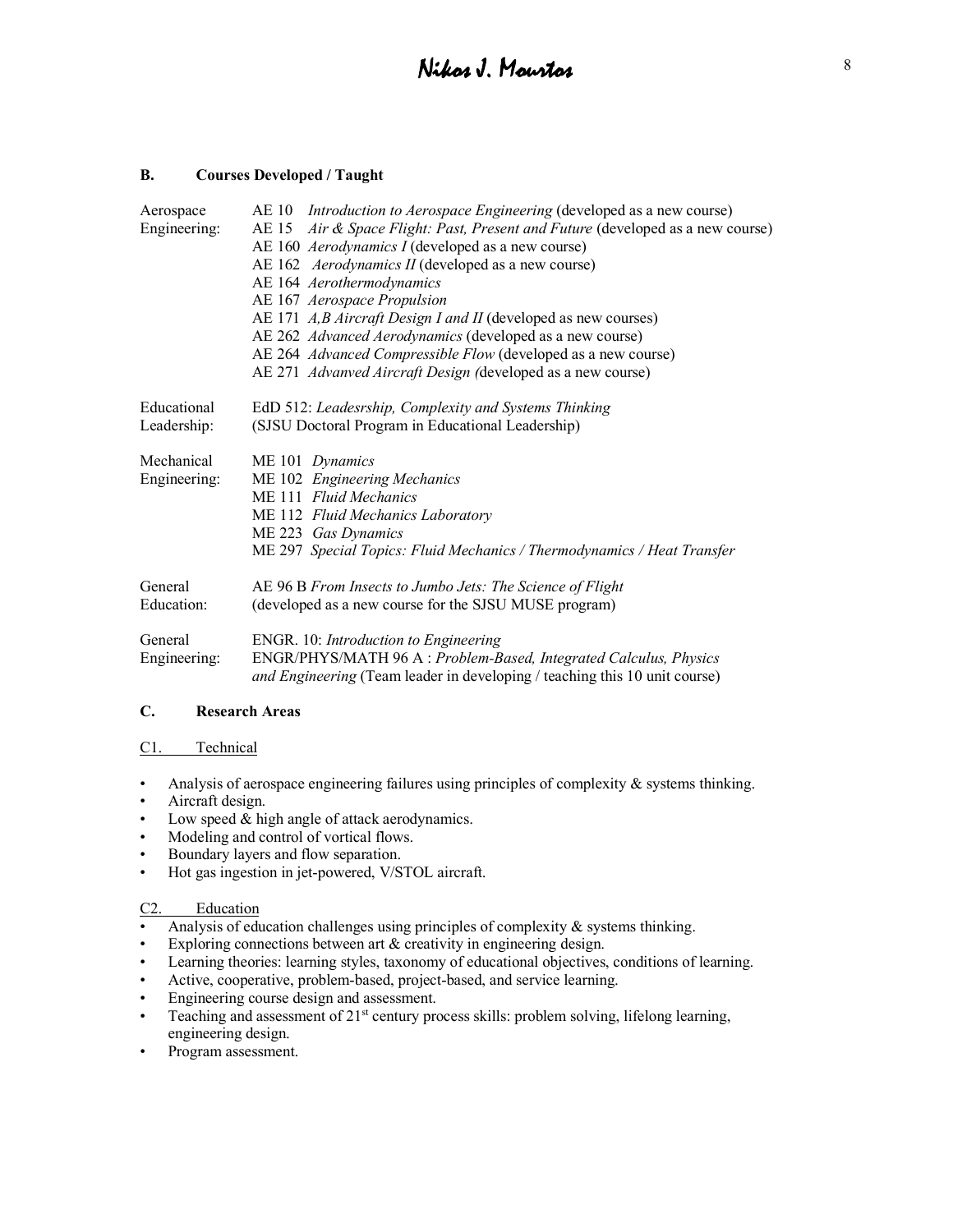## **IV. HONORS & AWARDS**

- 2019 Award of Excellence, Distinguished Faculty Mentor for MSAE student Sarah Ortega, who won 1<sup>st</sup> Place in the 2019 CSU Student Research Competition.
- 2017 Nominated for the SJSU Distinguished Service Award; selected as one of the top three finalists.
- 2014 Nominated for the SJSU Student Organization Advisor of the Year Award by  $\Sigma \Gamma T$  (Aerospace Engineering Honor Society) students
- 2008 Honorable Mention Provost's Outstanding Scholarship of Teaching and Learning Award
- 2008  $\Sigma \Gamma T$  (Aerospace Engineering Honor Society) Professor of the Year Award Voted by Aerospace Engineering Students
- 2007  $\Sigma \Gamma T$  (Aerospace Engineering Honor Society) Best Professor Award Voted by Aerospace Engineering Students
- 2007 Provost's Assessment Award for Commitment to Program Excellence through Student Learning Assessment as a member of the SJSU College of Engineering Assessment Committee
- 2007 Appointed Associate Member of the Academic Accreditation Unit, College of Engineering, King Abdul Aziz University, Saudi Arabia
- 2006 UICEE Bronze ( $5<sup>th</sup>$  Place) Award for a distinguished contribution in delivering an outstanding paper to the  $9<sup>th</sup> UICEE$  Annual Conf. on Engineering Education in Muscat, Oman, Feb. 11 – 15
- 2005 UICEE Diamond (Best Paper) Award for a distinguished contribution in delivering an outstanding paper to the 8<sup>th</sup> UICEE Annual Conf. on Engineering Education in Kingston, Jamaica, Feb. 7 - 11
- 2004 Honorable Mention Award for Research on College Teaching and Learning
- from the SJSU Center for Faculty Development
- 2004 UICEE Silver (4th Place) Award for a distinguished contribution in delivering an outstanding paper to the 7<sup>th</sup> UICEE Annual Conf. on Engineering Education in Mumbai, India, Feb. 9 - 13
- 2003 UNESCO International Centre for Engineering Education Silver Badge of Honour for distinguished contributions to engineering education, outstanding achievements in the globalization of engineering education through the activities of the Centre, and, in particular, for remarkable service to the UICEE
- 2002 College of Engineering McCoy Family Award for Excellence in Faculty Service
- 2001 Faculty-in-Residence for Collaborative Learning, SJSU Center for Faculty Development & Support
- 2000 Outstanding Zone Campus Representative Award, from the American Society for Engineering Education, for outstanding initiative in representing ASEE on the campus and for stimulating interest among faculty
- 2000 Campus Representative Award, from the American Society for Engineering Education, for outstanding achievement in promoting membership in the PSW section
- 1999 Campus Representative Award, from the American Society for Engineering Education, for outstanding achievement in promoting membership in the PSW section
- 1998 Faculty-in-Residence for Innovative Pedagogy, from the Institute for Teaching & Learning.
- 1998 Outstanding Zone Campus Representative Award, from the American Society for Engineering Education, for outstanding initiative in representing ASEE on the campus and for stimulating interest among faculty
- 1998 SJSU Award on Research in Teaching & Learning, from the Institute for Teaching & Learning.
- 1998 &
- 1997 Who's Who Among America's Teachers: The best teachers in America selected by the best students
- 1997 Ralf R. Teetor Educational Award from the Society for Automotive Engineering for outstanding contributions in engineering education
- 1996 Presidential Special Recognition Award, for exceptional achievements in advancing the University's mission
- 1996 College of Engineering Excellence in Teaching Award, SJSU
- 1995 Teacher Scholar, nominated by the School of Engineering and selected by the SJSU Institute for Teaching & Learning
- 1993 Tenure, Department of Aerospace Engineering, SJSU
- 1991 Summer Faculty Fellowship from ASEE to continue research on Hot Gas Ingestion of Jet V/STOL Aircraft, NASA Ames Research Center
- 1990 Summer Faculty Fellowship from ASEE to research Hot Gas Ingestion of Jet V/STOL Aircraft, NASA Ames Research Center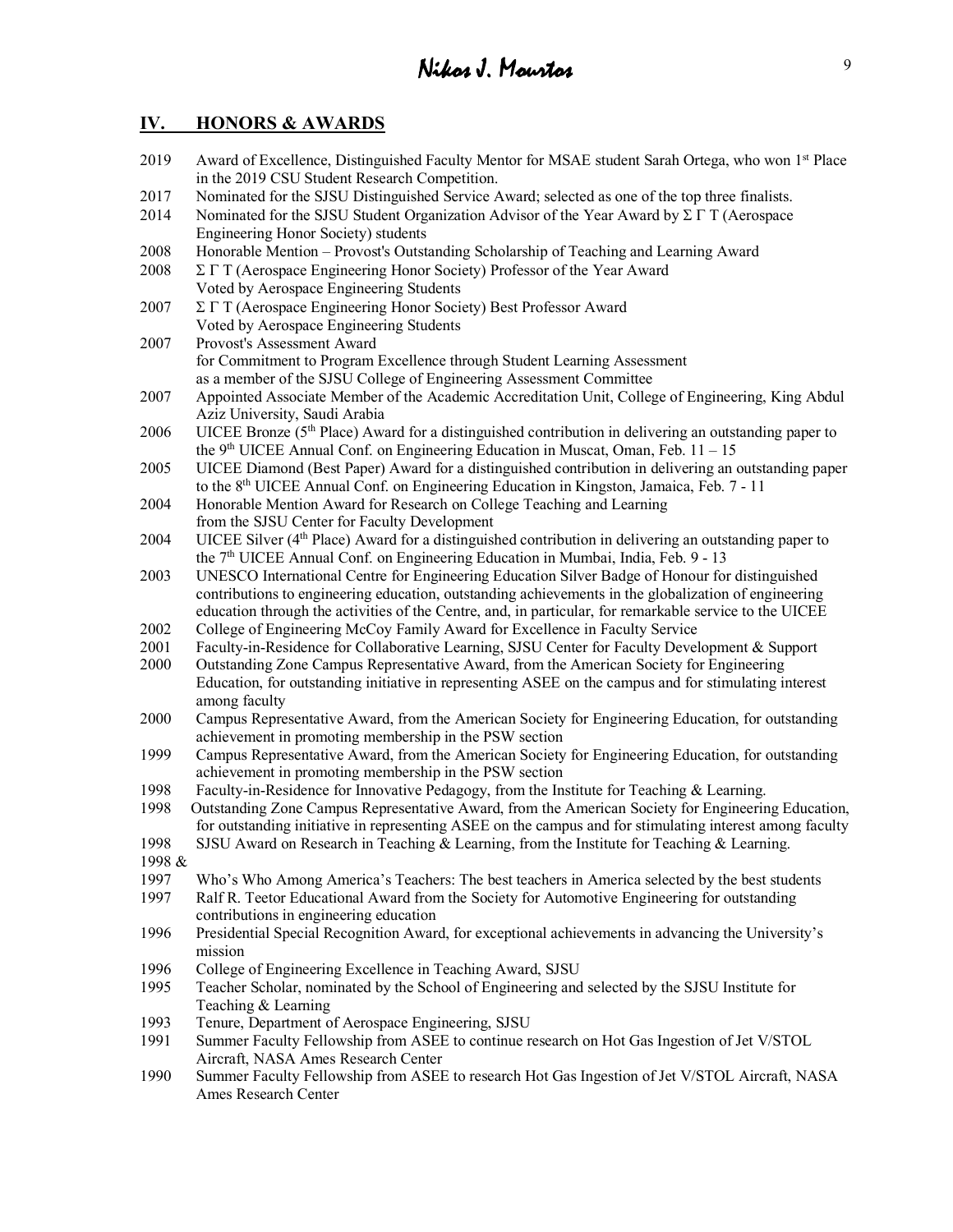- 1990 Meritorious Performance & Professional Promise Award for outstanding contributions to the academic community at SJSU
- 1980 Research Assistanship from the Joint Institute for Aeronautics & Acoustics, (Dept. of Aeronautics & Astronautics, Stanford University / NASA Ames Research Center) to perform research on High Angle of Attack Aerodynamics
- 1980 Scholarship from the Institute of Governmental Scholarships for ranking  $2<sup>nd</sup>$  in the senior Mechanical Engineering class, U. of Patras, Greece
- 1979 Scholarship from the Institute of Governmental Scholarships for ranking  $4<sup>th</sup>$  in the junior Mechanical Engineering class, U. of Patras, Greece
- 1978 Summer Internship from the International Association for the Exchange of Students for Technical Experience at Brneska Strojirna (Steam Boiler and Gas Turbine Design and Manufacturing Co.) in Brno, Czechoslovakia
- 1978 Scholarship from the Institute of Governmental Scholarships for ranking  $1<sup>st</sup>$  in the sophomore Mechanical Engr. class, U. of Patras, Greece

## **V. PUBLICATIONS**

#### **Journal Articles – Education**

- 12. Mourtos, N.J. (2015, October-December). Preparing engineers for the 21st century: How to teach engineering students process skills. **Invited Paper.** *International Journal for Quality Assurance in Engineering and Technology Education*. Special Issue for IETEC-BRCETE, 4 (4), 1–26.
- 11. Mourtos, N.J. (2012, January-June). Defining, teaching, and assessing engineering design skills. **Invited Paper.** *International Journal for Quality Assurance in Engineering and Technology Education*. Special Issue**,** 2 (1), 14–30.
- 10. Mourtos, N.J. (2010). Challenges students face when solving open-ended problems. *International Journal of Engineering Education*, 26 (4), part 1.
- 09. Yu, Z. (John), Gee, G., Tabrizi, A., Redd, T., Torres, D., Miller, J., Crossfield, J. & Mourtos, N.J. (2010). Development and implementation of a 3D laser scanning course for land surveying. *Surveying and Land Information Science*, 70 (1), 1–6.
- 08. Mourtos, N.J. (2006). A sustainable, systematic process for continuous program improvement. **Invited Paper.** *UICEE Global Journal of Engineering Education*, 10 (2), 191–204.
- 07. Mourtos, N.J. (2006). The scholarship of teaching engineering at San Jose State University; a faculty member's perspective. **Invited Paper**. *UICEE Global Journal of Engineering Ed*ucation, 10 (1), 73–84.
- 06. DeJong-Okamoto, N., Rhee, J. & Mourtos, N.J. (2005). Incorporating the impact of engineering solutions on society into technical engineering courses. **Invited Paper.** *UICEE Global Journal of Engineering Education*, 9 (2), 77–87.
- 05. Mourtos, N.J., DeJong-Okamoto, N. & Rhee, J. (2004). Open-ended problem solving skills in thermal-fluids engineering. **Invited Paper.** *UICEE Global Journal of Engineering Education*, 8 (2), 189–199.
- 04. Mourtos, N.J. (2003). From learning to talk to learning engineering: Drawing connections across the disciplines. *UICEE World Transactions on Engineering and Technology Education*, 2 (2), 195–200.
- 03. Mourtos, N.J. & Allen, E.L. (2001, October). Introducing cooperative learning through a faculty instructional development program. *ASEE Journal of Engineering Education*, 669–675.
- 02. Mourtos, N.J. (1999, April). Portfolio assessment in aerodynamics. *ASEE Journal of Engineering Education*, 223–229.
- 01. Mourtos, N.J. (1997, January). The nuts and bolts of cooperative learning in engineering. *ASEE Journal of Engineering Education*, 35–37. **1998 Award on Research in Teaching & Learning from the SJSU Institute for Teaching & Learning**.

#### **Journal Articles – Technical**

02. Mourtos, N.J. & Brooks, M. (1996, June). Flow past a flat plate with a vortex / sink combination. *ASME Journal of Applied Mechanics*, 63(2), 543-550, doi:10.1115/1.2788902.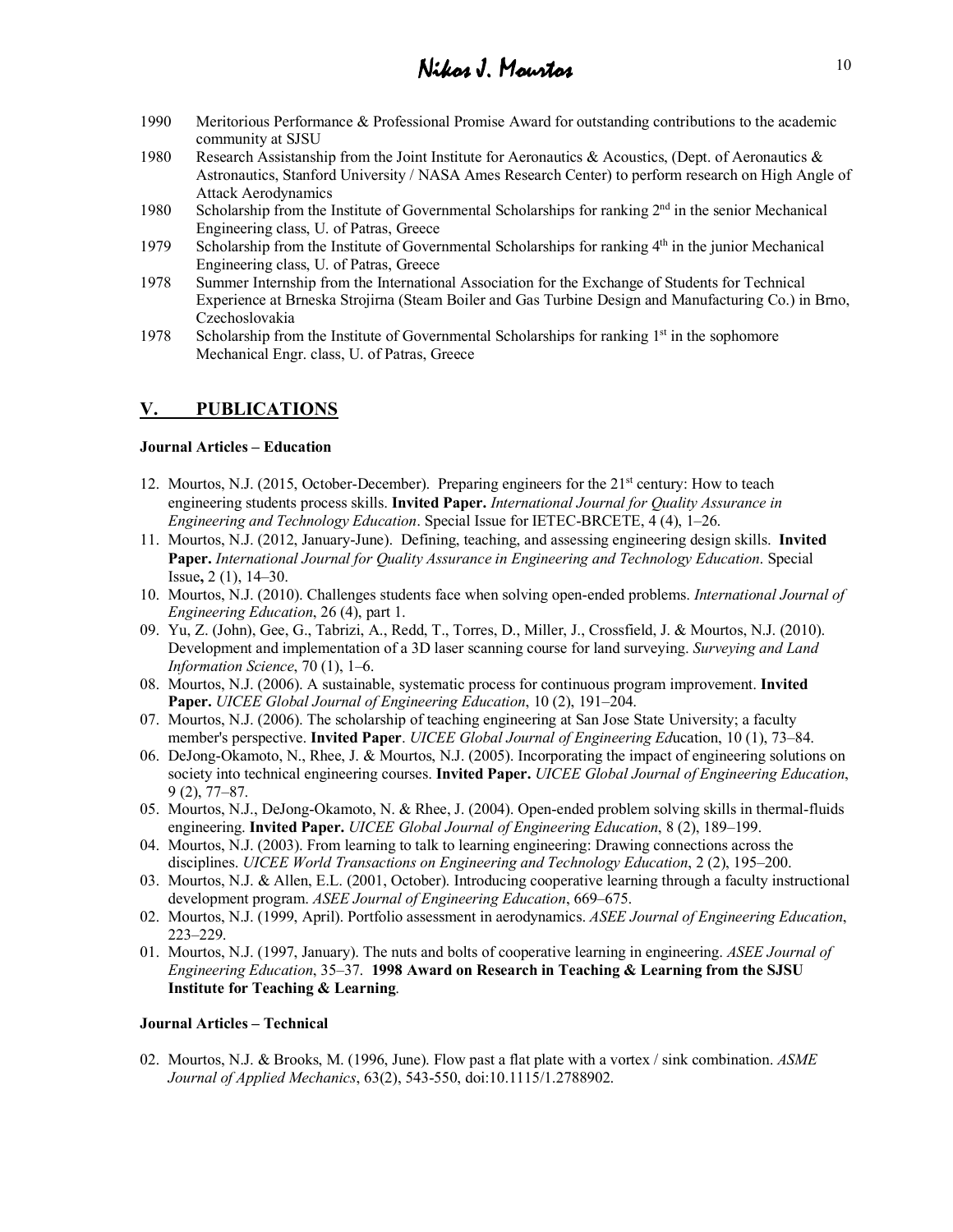01. Mourtos, N.J. (1990, July). Control of vortical separation on a circular cone. *The Aeronautical Journal*, 94(936), 213-219, doi:10.1017/S0001924000022892. Also, AIAA paper No. 88-0482.

#### **Papers in Conference Proceedings – Education**

- 29. Mourtos, N.J. (2016, June). Reflection as a way to develop engineering process skills. *Proceedings, 1st ATINER Annual International Conference on Engineering Education & Teaching*. Athens, Greece.
- 28. Mourtos, N.J. (2014, December). Integrating general education outcomes into a senior design capstone Experience. *Proceedings, World Engineering Education Forum*. Dubai, United Arab Emirates.
- 27. Mourtos, N.J. (2013, November). Service learning in aerodynamics at San José State University. *Proceedings, 2nd International Engineering and Technology Education Conference*. Ho Chi Minh City, Vietnam.
- 26. Mourtos, N.J. & Woodrow, P. (2012, October). Student-led active learning workshops: Increasing student retention, decreasing time to graduation and providing high-performing students with opportunities to develop coaching skills. *Proceedings, World Engineering Education Forum*. Buenos Aires, Argentina.
- 25. Mourtos, N.J. (2011, January). Teaching engineering design skills. *Proceedings, 1st International Engineering and Technology Education Conference*. Kuala Lumpur, Malaysia.
- 24. Mourtos, N.J. (2008, October). Challenges students face in solving open-ended problems. *Proceedings, 7th ASEE Global Colloquium on Engineering Education*. Cape Town, South Africa.
- 23. Anagnos, T., Komives, C., Mourtos, N.J. & McMullin, K.M. (2007, October). Evaluating student mastery of design of experiment. *Proceedings, 37th IEEE / ASEE Frontiers in Education Conference.* Milwaukee, Wisconsin.
- 22. Mourtos, N.J. (2007, October). An engineering approach to course design. *Proceedings, 6th ASEE Global Colloquium on Engineering Education*. Istanbul, Turkey.
- 21. Huet, I., Mourtos, N.J., Costa, N. & Pacheco, O. (2007, September). Models for research-based teaching in engineering courses: A case-study at the University of Aveiro (Portugal) and San José State University (USA). *Proceedings, 10th International Conference on Engineering Education.* Coimbra, Portugal.
- 20. Mourtos, N.J., Papadopoulos, P. & Agrawal, P. (2006, October). A flexible, problem-based, integrated aerospace engineering curriculum. *Proceedings, 36th ASEE / IEEE Frontiers in Education Conference.* San Diego, California, USA.
- 19. Mourtos, N.J. (2006, October). Program educational objectives and assessment: A systematic process for continuous improvement. *Proceedings, 5th ASEE Global Colloqium on Engineering Education.* Rio de Janeiro, Brazil.
- 18. Komives, C., Mourtos, N.J., Anagnos T. & McMullin, K. (2006, July). Enhancing inquiry skills in engineering through a university-school district partnership. *Proceedings, 9th International Conference on Engineering Education.*
- 17. Mourtos, N.J. (2006, March). A systematic approach for defining and assessing program educational objectives and outcomes. *Proceedings, World Congress on Computer Science, Engineering, and Technology Education*.
- 16. Mourtos, N.J. (2006, February). Program outcomes and assessment: A sustainable, systematic process for continuous improvement. **Lead Paper**. **Bronze Award.** *Proceedings, 9th Annual UICEE Conference on Engineering Education*. Muscat, Oman.
- 15. Du, W.Y., Furman, B.J. & Mourtos, N.J. (2005, February). On the ability to design engineering experiments. *Proceedings, 8th Annual UICEE Conference on Engineering Education*. Kingston, Jamaica.
- 14. DeJong-Okamoto, N., Rhee, J. & Mourtos, N.J. (2005, February). Educating students to understand the impact of engineering solutions in a global / societal context. **Invited Keynote Address. Diamond Award***. Proceedings, 8th Annual UICEE Conference on Engineering Education.* Kingston, Jamaica.
- 13. Mourtos, N.J., DeJong-Okamoto, N., Rhee, J. (2004, February). Defining, teaching and assessing problem solving skills. **Silver Award***. Proceedings, 7th Annual UICEE Conference on Engineering Education.* Mumbai, India.
- 12. Mourtos, N.J. (2003, November). Defining, teaching and assessing lifelong learning skills. *Proceedings, 33rd ASEE / IEEE Frontiers in Education Conference.* Boulder, Colorado, USA. **Honorable Mention, 2004 Award for Research on College Teaching and Learning, SJSU Institute for Teaching & Learning**.
- 11. Mourtos, N.J. & Allen, E.L. (2003, February). Assessing the effectiveness of a faculty instructional development program, part 2: Teaching and learning styles. **Lead Paper**, *Proceedings, 6th Annual UICEE Conference on Engineering Education.* Cairns, Queensland, Australia.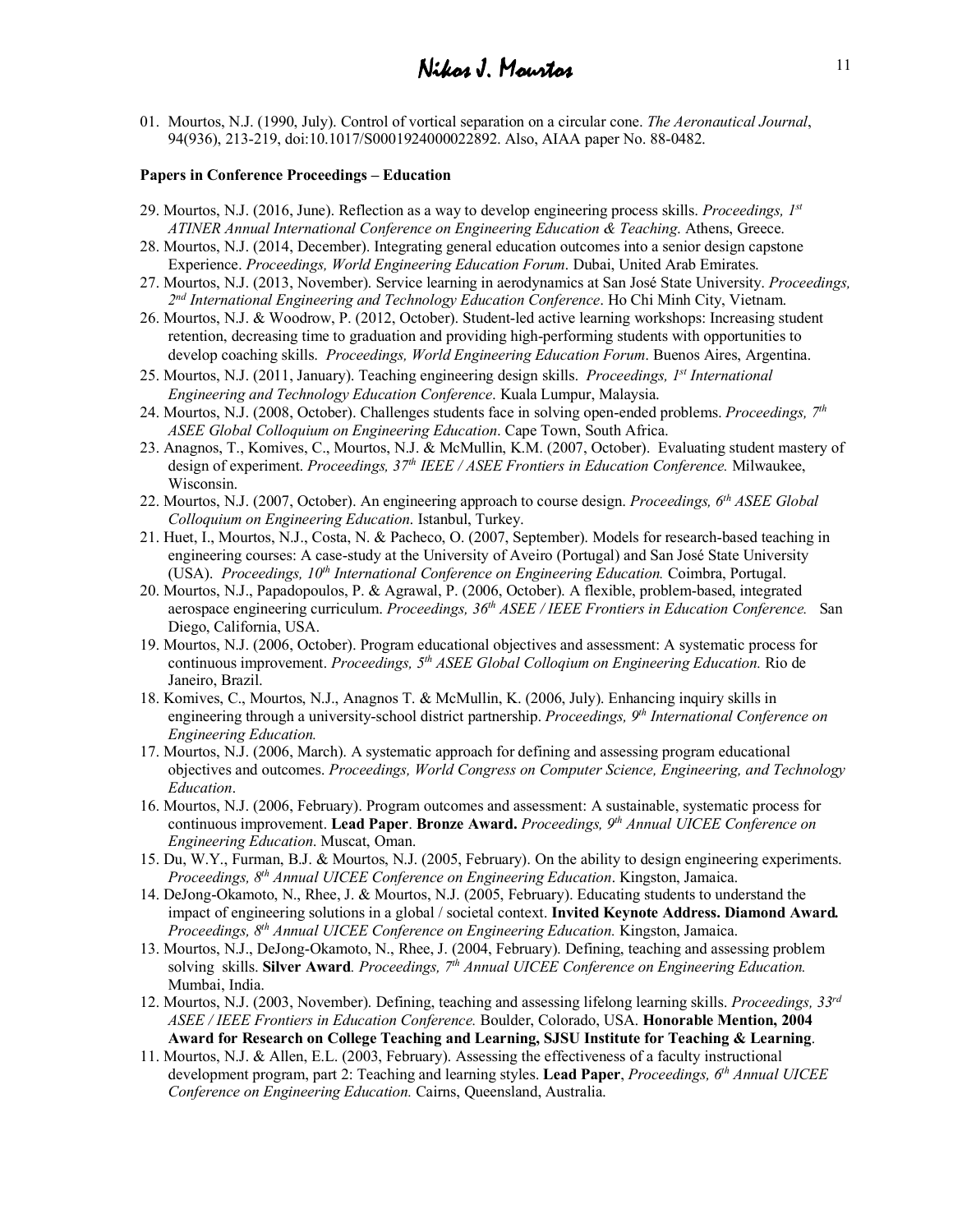- 10. Mourtos, N.J. & Furman, B.J. (2002, November). Assessing the effectiveness of an introductory engineering course for freshmen. *Proceedings, 32nd ASEE / IEEE Frontiers in Education Conference.* Boston, Massachusetts.
- 09. Nelson, C., Kirk, D., McMullin, K., Meyers, S., Mourtos, N.J. & Viajar, P. (2002, June). Technological literacy for K-6 teachers: How things are designed and work. **Invited Paper**, *Proceedings, ASEE Annual Conference*.
- 08. Mourtos, N.J. & McMullin, K. (2001, February). A comparison of student learning and satisfaction in online and onground engineering courses. *Proceedings, 4th Annual UICEE Conference on Engineering Education.* Bangkok, Thailand.
- 07. Mourtos, N.J. & Allen, E.L. (2000, July). Assessing the effectiveness of a faculty development program, part 1: Cooperative learning. **Lead Paper**, *Proceedings, Global Congress on Engineering Education*. Wismar, Germany.
- 06. Mourtos, N.J. (1996, November). A model of learning as it applies to engineering. *Proceedings, ASEE / IEEE Frontiers in Education Conference*. Salt Lake City, Utah, USA.
- 05. Mourtos, N.J. (1994, November). The nuts and bolts of cooperative learning in engineering. **Honorable Mention, Ben Dasher Award Committee**. *Proceedings, ASEE / IEEE Frontiers in Education Conference.*  San Jose, California, USA.
- 04. Mourtos, N.J. (1994, September). Using cooperative learning in engineering courses. *Proceedings, ASEE Pacific South-West Conference.* Sacramento, California, USA.
- 03. Desautel, D., Hunter, J., Mourtos, N.J. & Pernicka, H. (1992, July). Development and integration of modern laboratories in aerospace education. *Proceedings, AIAA Aerospace Ground Testing Conference*.
- 02. Mourtos, N.J. (1990, June). An integrated lecture / laboratory sequence in aerodynamics. *Proceedings, ASEE Annual Conference*. Toronto, Canada.
- 01. Mourtos, N.J. (1990, June). SJSU development of aircraft design laboratory. *Proceedings, ASEE Annual Conference*. Toronto, Canada.

#### **Papers in Conference Proceedings – Technical**

- 16. Hunter, C. & Mourtos, N.J. (2019, July). Design of a supersonic transport aircraft. *Proceedings, ATINER Annual International Conference on Mechanical Engineering.* Athens, Greece.
- 15. Johansen, R. & Mourtos, N.J. (2019, July). Dynamic stability and control analysis for an advanced military trainer conceptual aircraft design. *Proceedings, ATINER Annual International Conference on Mechanical Engineering.* Athens, Greece.
- 14. Gunnam, R.S. & Mourtos, N.J. (2019, May). Design of a regional, hybrid transport aircraft. *Proceedings, International Symposium on Sustainable Aviation (ISSA 2019).* Budapest, Hungary.
- 13. Subramanian, S. & Mourtos, N.J. (2019, May). Design of an electric, short takeoff and landing, autonomous, single passenger aerial vehicle. *Proceedings, International Symposium on Sustainable Aviation (ISSA 2019).* Budapest, Hungary.
- 12. Rathod, V. & Mourtos, N.J. (2018, October). Design of a four-seat, general aviation, electric aircraft. *Proceedings, International Symposium on Electric Aviation and Autonomous Systems (ISEAS 2018).* Kyiv, Ukraine.
- 11. Villanueva, A. & Mourtos, N.J. (2018, July 9-11). Design of a long-range, hydrogen-powered, transport aircraft. *Proceedings, International Symposium on Sustainable Aviation (ISSA 2018).* Rome, Italy.
- 10. Ortega, S. & Mourtos, N.J. (2018, July 9-11). Design of short-to-medium range hybrid transport aircraft. *Proceedings, International Symposium on Sustainable Aviation (ISSA 2018).* Rome, Italy.
- 09. Montgomery, S. & Mourtos, N.J. (2013, July). Design of a 5-kilogram solar-powered unmanned airplane for perpetual solar endurance flight. *Proceedings, 49th AIAA/ASME/SAE/ASEE Joint Propulsion Conference & Exhibit and 11th International Energy Conversion Engineering Conference*. San Jose, California, USA.
- 08. Rajagopalan, A. S. & Mourtos, N.J. (2012, November). Design of a 4-seat, general aviation, electric aircraft. *Proceedings, More Electric Aircraft Conference*. Bordeaux, France.
- 07. Alioto, V., Buttita, J., Epps, A., Nguyen, D.B., Yahaghi, A. & Mourtos, N.J. (2009, April). Design of a microscale deployable unmanned aerial vehicle. *Proceedings, Aerospace Engineering Systems Workshop, WSEAS*.
- 06. Johnson, K.T., Sullivan, M.R., Sutton, J.E. & Mourtos, N.J. (2009, April). Design of a skydiving glider. *Proceedings, Aerospace Engineering Systems Workshop, WSEAS*.
- 05. Kasarapu, K.C., Ahmed, R., Thomas, S.K. & Mourtos, N.J. (2009, April). Design of a combination 310- Passenger / 120-ton cargo aircraft. *Proceedings, Aerospace Engineering Systems Workshop, WSEAS*.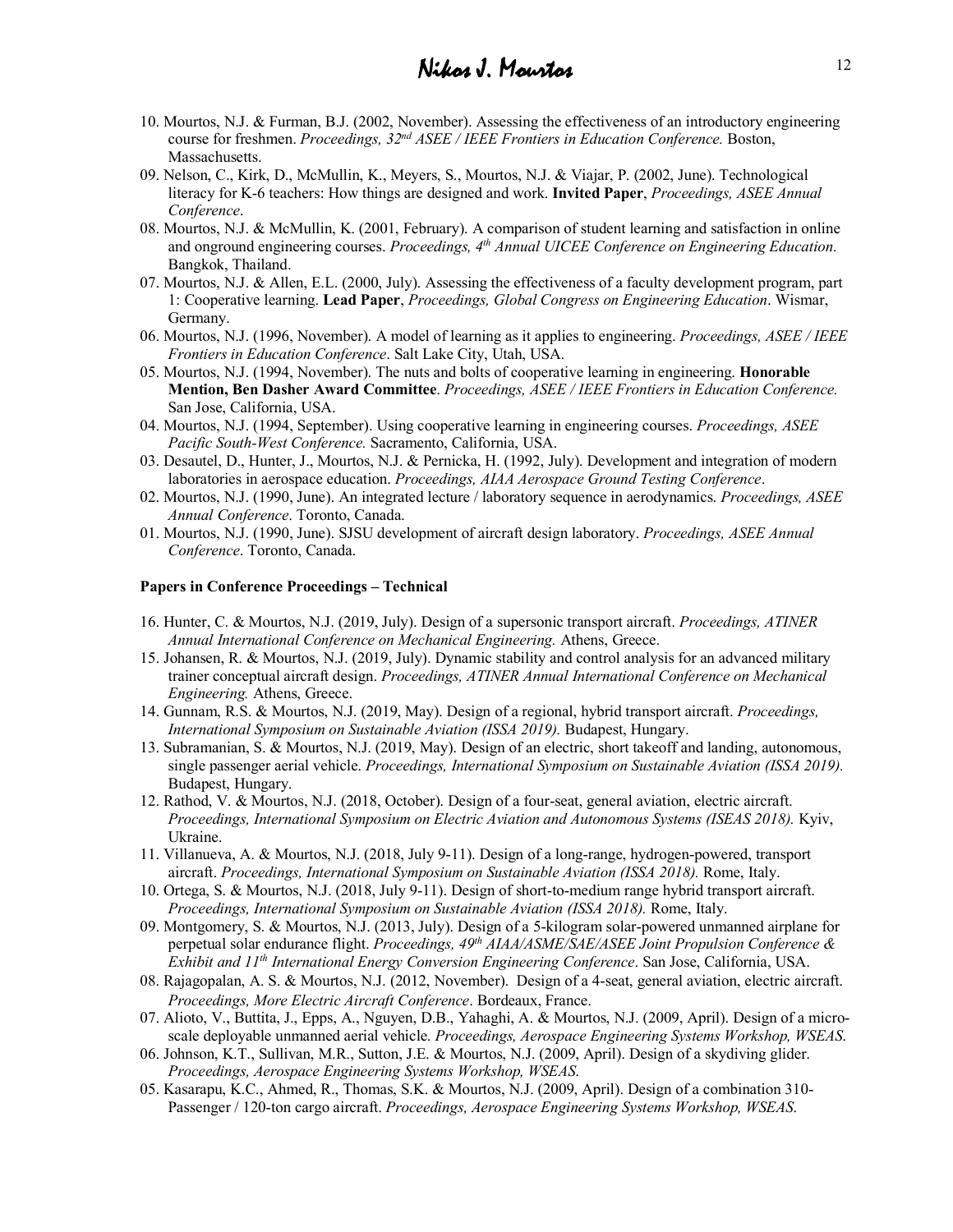- 04. Morisetty, P. & Mourtos, N.J. (2009, April). Design of a 100-seat regional aircraft. *Proceedings, Aerospace Engineering Systems Workshop, WSEAS*.
- 03. Shah, S., Martinez, R., Fernandez, N. & Mourtos, N.J. (2008, August). Double wedge shockwave interaction flow characterization. *Proceedings, Thermal-Fluids Analysis Workshop, TFAWS-08-1033*.
- 02. Casas, L.E., Hall, J.M., Montgomery, S.A., Patel, H.G., Samra, S.S., Si Tou, J., Quijano, O., Mourtos, N.J. & Papadopoulos, P.P. (2008, August). Preliminary design and CFD analysis of a fire surveillance unmanned aerial vehicle. *Proceedings, Thermal-Fluids Analysis Workshop, TFAWS-08-1034*.
- 01. Mourtos, N.J. & Roberts, L. (1988, January). Control of vortical separation on a circular cone. *Proceedings, AIAA 26th Aerospace Sciences Meeting, Paper 88-0482*.

#### **Technical Reports**

- 07. Mourtos, N.J., Couillaud, S., Carter, D., Hange, C., Wardwell, D. & Margason, R.J. (1995, January). Flow visualization studies of VTOL models during hover in ground effect. *NASA TM 108860*.
- 06. Mourtos, N.J. & Margason, R.J. (1991, January). Evaluation of a prediction method for V/STOL aircraft hotgas ingestion. *NASA TM 103828*.
- 05. Mourtos, N.J. & Roberts, L. (1987, June). Control of vortical separation on conical bodies. *Ph.D. Thesis, Aeronautics & Astronautics, Stanford University*. Also, *NASA – Stanford Joint Institute for Aeronautics & Acoustics TR 78*.
- 04. Mourtos, N.J. & Tavella, D.A. (1985, December). The aerodynamics of delta wings of elliptical cross-section with separated flow. *NASA – Stanford Joint Institute for Aeronautics & Acoustics TR 69*.
- 03. Roberts, L., Lee, D.J. & Mourtos, N.J. (1985, April). Analysis of selected problems involving vortical flows. *NASA CR – 177347*.
- 02. Mourtos, N.J. (1984, September). Flow past a flat plate with a vortex / sink combination. *NASA – Stanford Joint Institute for Aeronautics & Acoustics TR 58*.
- 01. Mourtos, N.J. (1980, June). The aerodynamic design of a remotely piloted vehicle. *B.S. Thesis, Mechanical Engineering, University of Patras, Greece*.

### **VI. CONFERENCE PRESENTATIONS**

- 37. The Boeing 737 Max: A systems approach to analyzing what went wrong. *3rd ATINER Annual International Conference on Mechanical Engineering,* **Athens, Greece,** 23 July 2019.
- 36. STEAM education in the 21st century: Are we neglecting the "A"? **(Invited).** *ATINER 2019 Series of Academic Dialogues: The Future of STEAM (Science, Technology, Engineering, Arts and Mathematics) Education*, **Athens, Greece,** 22 July 2019.
- 35. Engineering and science education and research in the 21st Century: Are we dancing to the music? **(Invited).** *Symposium on the Future Developments and Prospects of Engineering and Science Education & Research in a Global World, ATINER Series of Academic Dialogues*, **Athens, Greece,** 23 July 2018.
- 34. Teaching and learning engineering in the 21st century: Are we dancing to the music? **Keynote Address**, *4th International Engineering Education & Technology Conference (IETEC),* **Hanoi, Vietnam**, 5 December 2017.
- 33. Teaching and learning engineering in the 21st century: Challenges and opportunities. **(Invited).** *Round Table Discussion on The Future Developments and Prospects of Engineering and Science Education & Research in a Global World, 1st ATINER Annual International Conference on Mechanical Engineering,* **Athens, Greece,** 18 July 2017.
- 32. Peer reviews of teaching effectiveness: Can they be used to steer faculty towards new pedagogies? *World Engineering Education Forum*, **Seoul, Korea,** November 2016.
- 31. Reflection as a way to develop engineering process skills, *1st ATINER Annual International Conference on Engineering Education & Teaching*, **Athens, Greece,** June 2016.
- 30. Panelist: Teaching to learn; Learning to teach,  $4<sup>th</sup>$  Annual ASEE Engineering Education Colloquium, Stanford University, **California, USA (Invited)**, April 2015.
- 29. Integrating general education outcomes into a senior design capstone experience. *World Engineering Education Forum*. Dubai, United Arab Emirates. December 2014.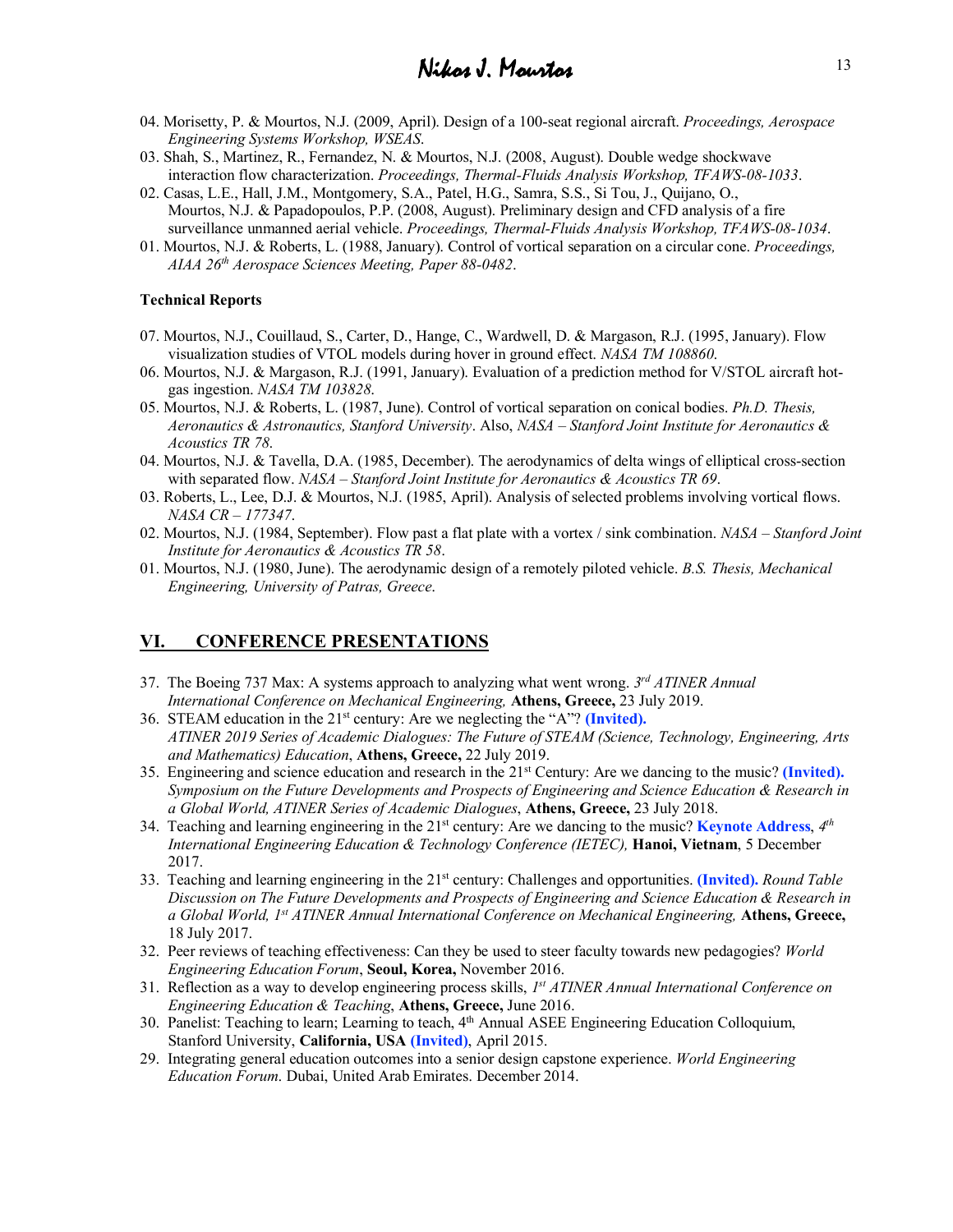- 28. Service-learning in aerodynamics at San Jose State University. *2nd International Engineering Education & Technology Conference (IETEC)*, **Ho Chi Minh City, Vietnam**, November 2013.
- 27. Student-led active learning workshops: Increasing student retention, decreasing time to graduation and providing high-performing students with opportunities to develop coaching skills, *World Engineering Education Forum (WEEF)*, **Buenos Aires, Argentina**, October 2012.
- 26. Teaching engineering design, *1st International Engineering Education & Technology Conference (IETEC) 2011,* **Kuala Lumpur, Malaysia**, January 2011.
- 25. Challenges students face in solving open-ended problems, *7th ASEE Global Colloquium on Engineering Education,* **Cape Town, South Africa**, October 2008.
- 24. An engineering approach to course design, *6th ASEE Global Colloquium on Engineering Education,* **Istanbul, Turkey**, October 2007.
- 23. Models for research-based teaching in engineering courses: A case-study at the University of Aveiro (Portugal) and San José State University (USA), *10th INEER International Conference on Engineering Education,* **Coimbra, Portugal**, September 2007.
- 22. A flexible, problem-based, integrated aerospace engineering curriculum, *36th ASEE / IEEE Frontiers in Education Conference,* **San Diego, California, USA,** October 2006.
- 21. Program educational objectives and assessment: A systematic process for continuous improvement, *5th ASEE Global Colloquium on Engineering Education,* **Rio de Janeiro, Brazil,** October 2006.
- 20. Program outcomes and assessment: A sustainable, systematic process for continuous improvement, *Lead Paper, 9th Annual UICEE Conference on Engineering Education,* **Muscat, Oman**. Received the *Bronze Award*, February 2006.
- 19. On the ability to design engineering experiments, **Lead Paper**, *8th Annual UICEE Conference on Engineering Education*, **Kingston, Jamaica,** February 2005.
- 18. Defining, teaching, and assessing problem solving skills, *Lead Paper*, *7th Annual UICEE Conf. on Engineering Education*, **Mumbai, India.** Received the *Silver Award,* February 2004.
- 17. Defining, teaching, and assessing lifelong learning skills, *33rd ASEE / IEEE Frontiers in Education Conference,* **Boulder, Colorado**, November 2003.
- 16. Assessing the effectiveness of a faculty instructional development program, part 2: Teaching and learning styles, *Lead Paper*, *6th Annual UICEE Conference on Engineering Education,* **Cairns, Queensland, Australia**, February 2003.
- 15. Assessing the effectiveness of an introductory engineering course for freshmen, *32nd ASEE / IEEE Frontiers in Education Conference,* **Boston, Massachusetts**, November 2002.
- 14. A comparison of student learning and satisfaction in online and onground engineering courses, *2nd Annual SJSU Conference on the Scholarship of Teaching & Learning*, **San Jose, California,** April 2001.
- 13. A comparison of student learning and satisfaction in online and onground engineering courses, *4th Annual UICEE Conference on Engineering Education,* **Bangkok, Thailand**, February 2001.
- 12. Using learning styles preferences data to inform classroom teaching and assessment activities, *IEEE / ASEE Frontiers in Education Conference,* **Kansas City, Missouri,** October 2000.
- 11. Assessing the effectiveness of a faculty development program, part 1: Cooperative learning, *Lead Paper*, *2nd Global Congress on Engineering Education,* **Wismar, Germany**, July 2000.
- 10. Assessing the effectiveness of a faculty development program, *IEEE / ASEE Frontiers in Education Conference,* **San Juan, Puerto Rico**, November 1999.
- 09. Portfolio assessment in aerodynamics, *IEEE / ASEE Frontiers in Education Conference,* **Pittsburgh, Pennsylvania,** November 1997.
- 08. Problem-based, integrated calculus, physics, and engineering, *ASEE Annual Conference,* **Milwaukee, Wisconsin**, June 1997.
- 07. A model of learning as it applies to engineering, *IEEE / ASEE Frontiers in Education Conference,* **Salt Lake City, Utah**, November 1996.
- 06. Promoting self-reflection through portfolio-type activities in a cross-disciplinary setting, *Lilly Conference on College & University Teaching,* **Lake Arrowhead, California** (co-presented), March 1996.
- 05. The nuts and bolts of cooperative learning in engineering, *Honorable Mention*, Ben Dasher Award Committee, *IEEE / ASEE Frontiers in Education Conference,* **San Jose, California,** November 1994.
- 04. Using cooperative learning in engineering courses, *ASEE Pacific South-West Conference,* **Sacramento, California,** October 1994.
- 03. An integrated lecture / laboratory sequence in aerodynamics, *ASEE Annual Conference,* **Toronto, Canada**, June 1990.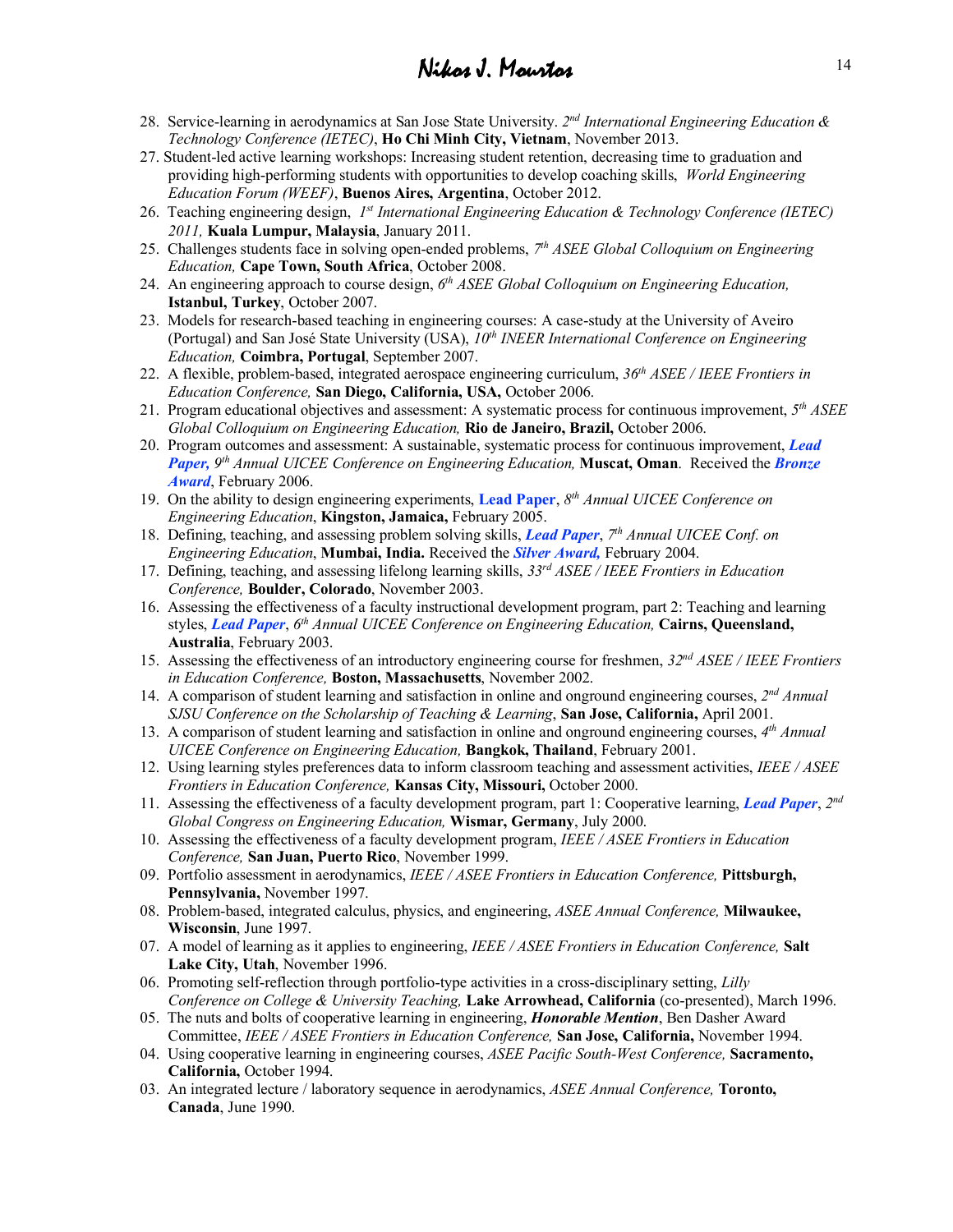- 02. SJSU development of aircraft design laboratory, *ASEE Annual Conference,* **Toronto, Canada**, June 1990.
- 01. Control of vortical separation on a circular cone. *AIAA 26th Aerospace Sciences Meeting,* **Reno, Nevada**, January 1988.

## **VII. OTHER INVITED TALKS**

#### **General**

0.1 Face to face: Experiences with Different Cultures, Global Student Network, San Jose State University, **California, USA**, 14 October 2014.

#### **Education**

- 0.5 Course Learning Objectives & Their Taxonomy: Understanding by Design, College of Engineering, Qatar University, **Doha, Qatar**, 20 January 2009.
- 0.4 Program Educational Objectives and Outcomes: How to Design a Sustainable, Systematic Process for Continuous Improvement, College of Engineering, Qatar University, **Doha, Qatar**, 19 January 2009.
- 0.3 Preparing Engineers for the 21st Century, College of Engineering, Qatar University, **Doha, Qatar**, 18 January 2009.
- 02. Assessment Tools Keep in Mind What ABET is Looking For, College of Engineering, King Abdul Aziz University, **Saudi Arabia**, 02 April 2007.
- 01. Accreditation Process At San Jose State University, College of Engineering, King Abdul Aziz University, **Saudi Arabia**, 31 March 2007.

#### **Technical**

- 06. From Bumble Bees To Jumbo Jets: The Science of Flight, 3rd Annual Alumni College, **San Jose State University**, **California, USA**, 14 October 2006.
- 05. A Journey Through The History of Flight, Centennial of Flight Celebrations, **San Jose State University**, **California, USA**, 02 December 2003.
- 04. From Daedalus to the Orient Express: A Brief History of Aviation, **Democritos Professional Society**, **California, USA**, 17 May 1991.
- 03. Evaluation of a Prediction Method for V / STOL Aircraft Hot Gas Ingestion, **NASA Ames Research Center**, **California, USA**, 09 August 1990.
- 02. Control of Vortical Separation on Conical Bodies, Fixed Wing Aerodynamics Branch, **NASA Ames Research Center, California, USA**, 30 June 1988.
- 01. Control of Vortical Separation on Conical Bodies, Colloquium Series, Aerospace & Mechanical Engineering, **University of Notre Dame**, **Indiana**, 20 January1988.

### **VIII. GRANTS**

| 2018–2019 | \$65 K, Jacobs Inc./NASA Ames RC, Digitize Unitary Plan Wind Tunnel Drawings.                    |
|-----------|--------------------------------------------------------------------------------------------------|
| 2018      | \$17 K, NASA MUREP/SEAP Aeronautics Scholarship Program to support an AE student.                |
| 2017      | \$27 K, NASA MUREP/SEAP Aeronautics Scholarship Program to support an AE student.                |
| 2016      | \$27 K, NASA MUREP/SEAP Aeronautics Scholarship Program to support an AE student.                |
| 2015      | \$27 K, NASA MUREP/SEAP Aeronautics Scholarship Program to support an AE student.                |
| 2015      | \$8.2 K, NASA MUREP/SEAP Aeronautics Scholarship Program to support an AE student.               |
| 2014      | \$7.5 K, NASA Aeronautics Scholarship Program to support an AE student.                          |
| 2010      | \$10 K, Google, Dead Downwind Faster Than The Wind.                                              |
| 1998      | \$45 K, ITL Knight-Ridder Champions Fellowships, <i>Explore/Create Multimedia in Engineering</i> |
|           | <i>Education</i> (PI).                                                                           |
|           |                                                                                                  |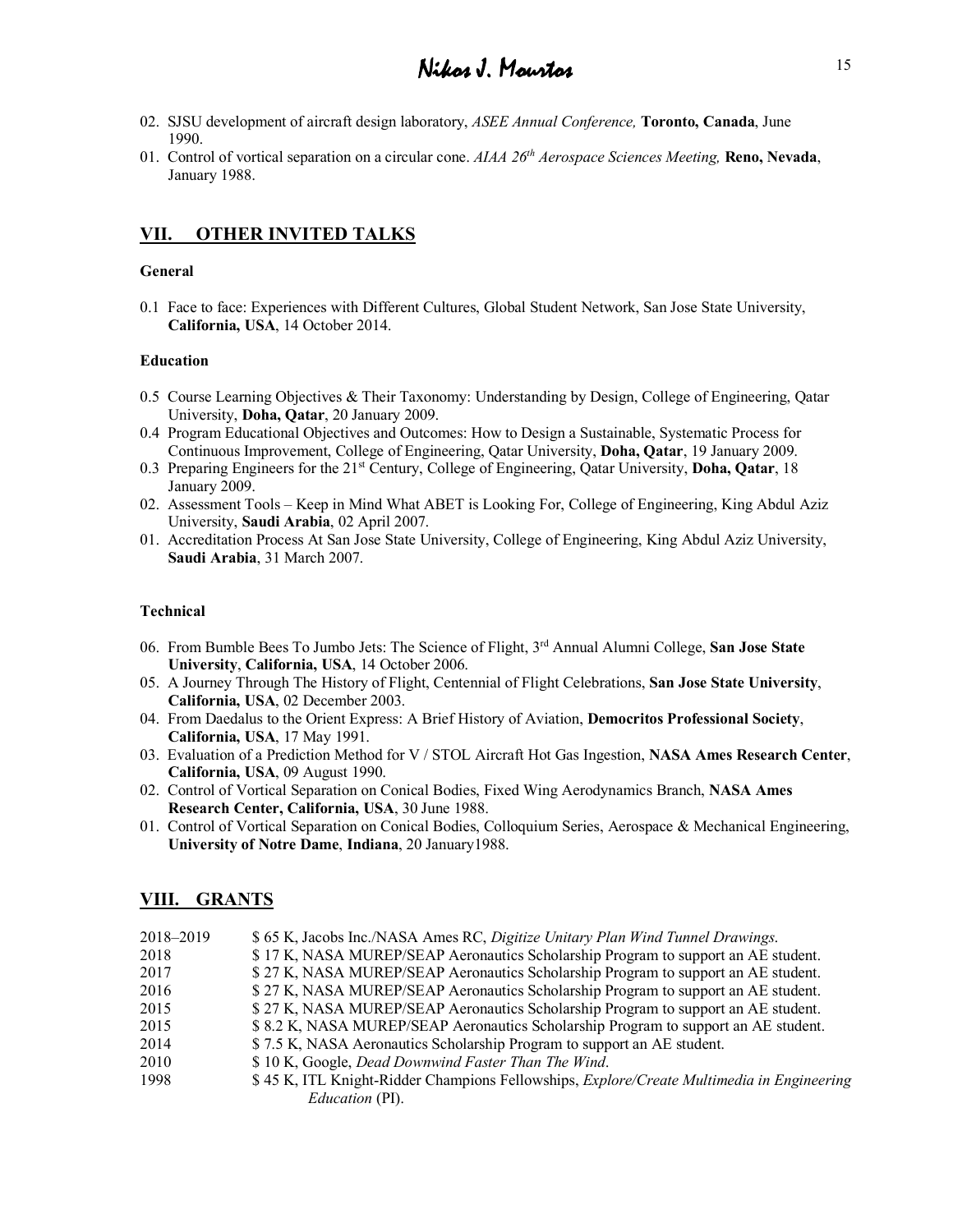- Nikos J. Mourtos <sup>16</sup>
- 1997–1998 \$ 41 K, ITL Learning Productivity Grant, *Problem-Based, Integrated Interdisciplinary Course-Sequence in Math, Physics, and Engineering* (PI).
- 1995 \$ 11K, NASA Ames Research Center, *An Experimental Investigation of the Effects of Turbulence on Microphone Forebodies* (cont'd).
- 1994 \$ 33 K, NASA Ames Research Center, *An Experimental Investigation of the Effects of Turbulence on Microphone Forebodies*.
- 1993 \$ 2.5 K, Graduate Student Stipend Program, *Automobile Aerodynamics*.
- 1993 \$ 7.2 K, ESL, *Ice Detection on Airplane Wings During Takeoff*.
- 1992 \$ 23 K, NASA Ames Research Center, *An Experimental Study of Spanwise Blowing on Delta Wings*.
- 1992 \$ 5 K, Lockheed Missiles & Space Co., *Modeling of an Attitude Control System*.
- 1991 \$ 19 K, NASA Ames Research Center, *An Improved Prediction Method for Jet-Powered V/STOL Aircraft Hot Gas Ingestion*.
- 1990 \$ 4 K, College of Engineering, SJSU, summer research.

## **IX. EDITOR**

§ Athens Journal of Technology & Engineering (2018)

## **X. REVIEWER**

- Journal of Aerospace Technology & Management (2017)
- Athens Journal of Education (2017)
- Athens Journal of Technology  $&$  Engineering (2017)
- Compare: A Journal of Comparative and International Education (September 2016)
- World Engineering Education Forum (WEEF 2016),
- 19<sup>th</sup> International Conference on Interactive Collaborative Learning (ICL 2016)
- $\bullet$  3<sup>rd</sup> International Engineering Education & Technology Conference (IETEC 2015)
- Journal of Aerospace Engineering (2014)
- World Engineering Education Forum (WEEF 2014),
- $\bullet$  2<sup>nd</sup> International Engineering Education & Technology Conference (IETEC 2013)
- International Journal for Ouality Assurance in Engineering & Technology Education (2011)
- § IGI, Chapter for Book: Work-Integrated Learning in Engineering and Technology: New Approaches and Practices (2010)
- WIETE World Transaction on Engineering & Technology Education (2010)
- International Journal of Engineering Education (2005, 2011)
- UICEE Annual Conference on Engineering Education (2000 2007)
- UICEE Global Journal on Engineering Education (2004 2007)
- UICEE World Transcations on Engineering  $& \text{Technology} (2002 2007)$
- ASEE Journal of Engineering Education (1996 1999)
- ASME Journal of Applied Mechanics (1997)
- International Journal of Mechanical Engineering Education (1991)
- McGraw-Hill Publishing Co. (2 books: 1997, 2004)
- Thomson Engineering (2 books: 2004)
- John Wiley  $& Sons (1 book: 2004)$
- Monash University, Melbourne, Australia (M.S. thesis: 2003)
- School of Mechanical and Production Engineering,
	- o Nanyang Technological University, Singapore (Ph.D. thesis: 1998)
- University of Kuwait (new course proposal: 2004).

## **XI. M.S. THESES / PROJECTS SUPERVISED**

77.2019 Design of a regional, hybrid, transport aircraft. *Rupa Sindhu Gunnam.* **2019 Outstanding Research Award in Aeronautics.**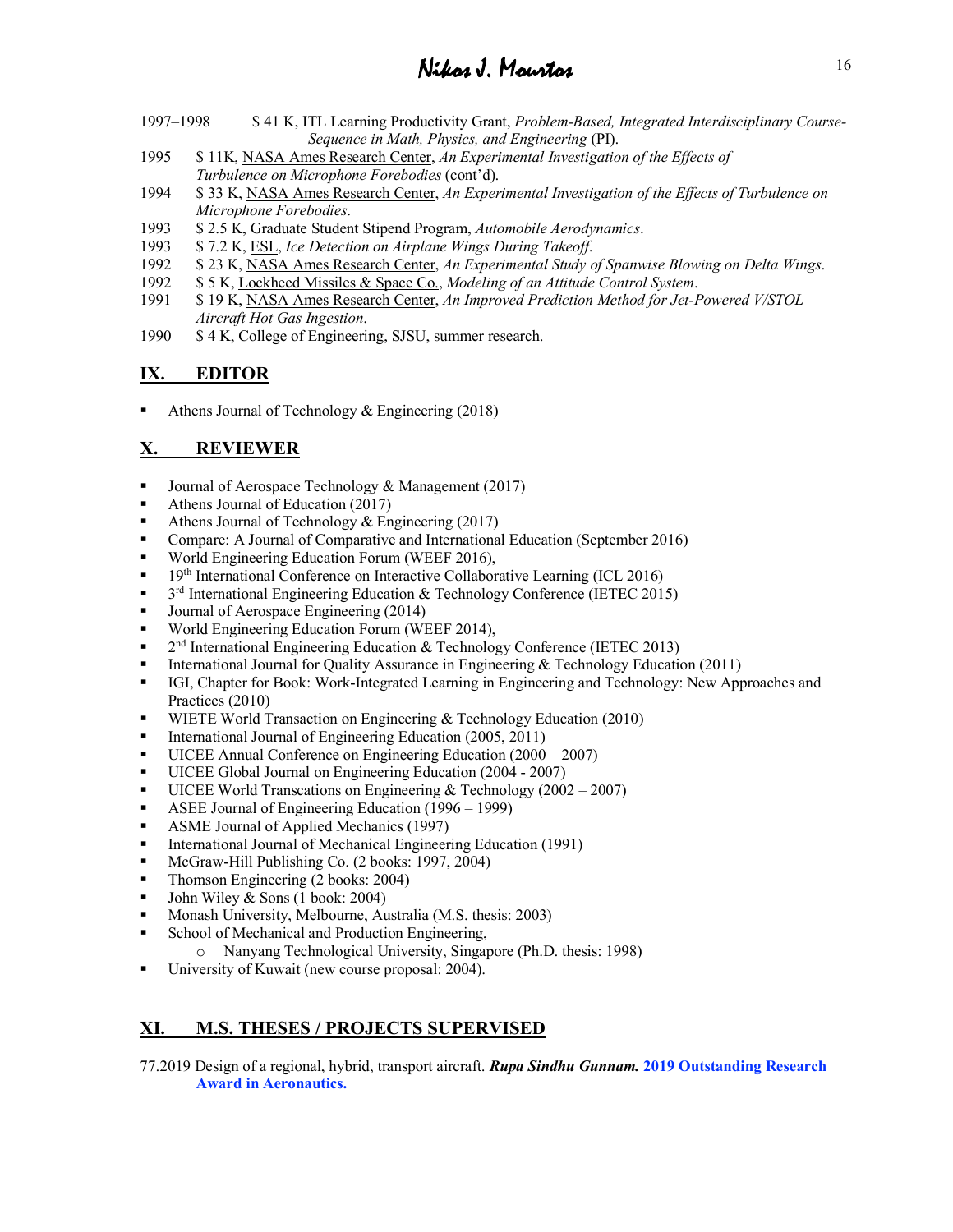- 76.2019 Design of an electric, short takeoff and landing, autonomous, single passenger aerial vehicle. *Shalinidarsana Subramanian.* **2019 Outstanding Research Award in Aeronautics**
- 75.2019 Design of an advanced military trainer. *Royd Johansen*. **2019 Outstanding Research Award in Aeronautics**
- 74.2018 Design of a supersonic business jet. *Harshil Patel.*
- 73.2018 Design of a transonic business jet. *Dharmendra Khatri.*
- 72.2018 Design of a future air force close air support aircraft. *Oscar Ho.*
- 71.2018 Design of a business jet. *Nicholas Dea*.
- 70.2018 Design and development of a multi-mission unmanned aerial system through modular component integration and additive manufacturing. *Kim Lau*.
- 69.2018 Design of a medium size, blended wing-body subsonic transport aircraft. *Nishant Patel*.
- 68.2018 Design of a four-seat, general aviation, electric aircraft. *Viralkumar Rathod*.
- 67.2018 Design of a short-to-medium range hybrid transport aircraft. *Sarah Ortega*. College of Engineering **Research Scholar Award**. **1st Place, 2019 CSU Student Research Competition.**
- 66.2017 Design of a next generation military, heavy-lift air transport. *Brian Andrade.*
- 65.2017 Design of a long range, hydrogen-powered, transport aircraft. *Alyssa Villanueva.*
- 64.2017 Design of a narrow body, medium range, jet transport aircraft. *Veera Venkatesh Vadaparthi.*
- 63.2017 Hilicopter: the design of a two-passenger, general aviation, VTOL, electric aircraft. *Hilal Annous.*
- 62.2017 Empirical prediction of a Clark Y-14 airfoil low-speed lift and drag increments due to high-lift devices, *Graciela Manzanares Sousa.* College of Engineering **Research Scholar Award**.
- 61.2017 Design of an all-electric general aviation airplane, using plausible future battery technology. *Nathaniel Grady.* College of Engineering **Research Scholar Award**.
- 60.2016 Conceptual design of a fixed-wing crop dusting unmanned aerial vehicle. *Kevin Young.*
- 59.2016 Design of a long-range, hydrogen-powered transport aircraft. *Matthew Smith.*
- 58.2015 A redesign of the Yves Rossy wingsuit for ground takeoff capability. *Andres Herrera.*
- 57.2015 Low cost educational vertical air launch system. *Alireza Forouzandeh Tabrizi.*
- 56.2015 Design of attitude determination software for a star tracker. *Adriana Fukuzato.*
- 55.2015 Numerical analysis and optimization of wing-tip designs. *Uram Kim.*
- 54.2015 Analysis and testing of gelled, high propulsive green propellant for small satellites in low earth orbit. *Stephen Lai.*
- 53.2015 Advanced airship design. *Istiaq Mahmud.*
- 52.2015 Liquid oxygen / liquid methane pressure-fed rocket engine. *Andrew Masterman.*
- 51.2015 Design and analysis of an in-flight breaking system. *Ashish Raichur.*
- 50.2015 Wing sail vs. traditional sail performance comparison. *Harrison Turner.*
- 49.2014 Design of a Red Bull Flugtag aircraft. *Jennifer Sutton & Martin Sullivan*.
	- **2014 Outstanding Research Award in Aeronautics**
- 48.2014 Aerodynamic forces and heat transfer on a sphere and a cone in hypersonic flow. *Josue Lopez.*
- 47.2014 Airfoil boundary layer separation predicition. *Kartavya Patel.*
- 46.2014 Design of a long-range supersonic transport. *Seruvizhi Maharajan.*
- 45.2014 Design of a high-speed subsonic wind tunnel. *Jordan Towles-Moore.*
- 44.2013 Pressure distribution on a swept wing in subsonic flow. *Anshul Amin.*
- 43.2013 Numerical analysis of bird strike damage on composite sandwich structure using Abaqus/Explicit. *Rahulkumar Mav.*
- 42.2013 Ultra portable and rapidly deployable rotorcraft platform for tactical compact communications relay. *Ben Nikaido.*
- 41.2013 Aero-Assist: A guide tool to aid in the generation of surface grids for CFD. *Omar Quijano.*
- 40.2013 Design of a 5-kg solar-powered unamanned airplane for perpetual solar endurance flight. *Sean Montgomery*. **2013 Outstanding Research Award in Aeronautics**
- 39.2013 Video-guided, autonomous pollinator rotorcraft. *Tung X. Dao*. **2013 Outstanding Research Award in Aeronautics**
- 38.2012 Design of a 4-seat general aviation aircraft. *Arvin Rajagopalan.*
- 37.2012 CFD modeling and analysis of an arc-jet facility using ANSYS Fluent. *Srikrishna Srinivasa.*
- 36.2012 High subsonic lifting fuselage transport. *Nicholas Nemirsky.*
- 35.2012 Solar-powered UAV: High-altitude, long endurance (HALE) applications. *Manish Bhatt.*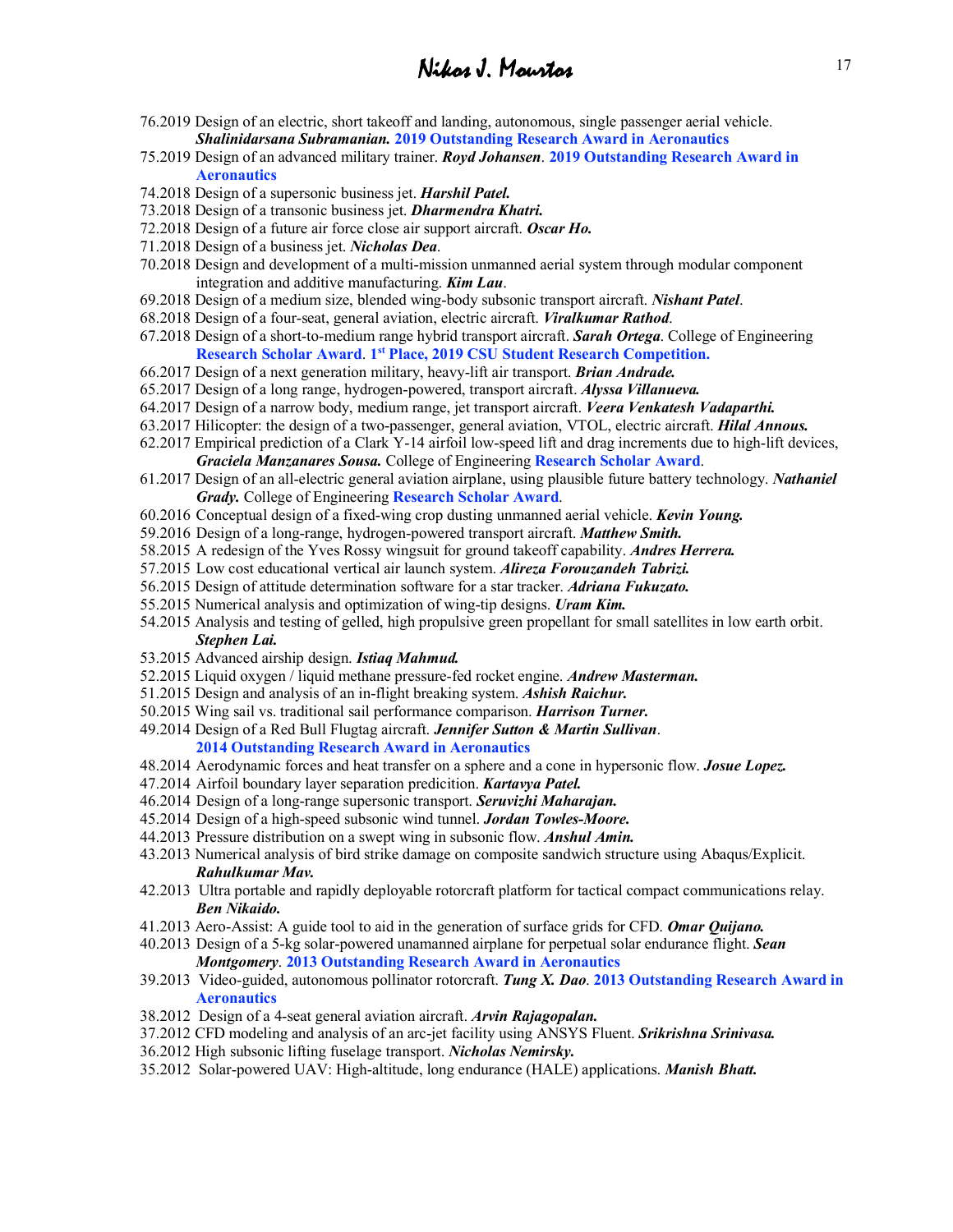- 34.2012 Miniturization, integration, flight testing, and performance analysis of a scalable, autonomous, GPSguided parafoil system for targeted payload return. *Joshua Benton*. **2012 Outstanding Research Award in Aeronautics**
- 33.2011 Airworthiness analysis of a modified KR-2 experimental aircraft. *Boris Bravo*. Presented at the 2012 AIAA Region VI Student Conference.
- 32.2011 Design of a new stratotanker. *I-Chiang Wu*.
- 31.2011 Design of a small, solar-powered UAV. *Chris Hartney*. **1st Place, Masters Division, 2011 AIAA Region VI Student Conference**
- 30.2011 HALE solar powered aerial communicator. *Yaser Najafi*.
- 29.2011 VASIMR rocket design for a mission to Mars. *Mitesh Patel*.
- 28.2011 Design of a hoverwing aircraft. *Nita Shah*.
- 27.2011 Subsonic wind tunnel wall corrections on a wing with a Clark Y-14 airfoil. *Tommy Blackwell.*
- 26.2010 Propeller design for a "Downwind, faster than the wind" vehicle. *Shethal Thomas Kodiyattu.*
- 25.2010 CFD wing optimization for a 310–passenger / 120–ton cargo aircraft. *Kapil Chaitanya.*
- 24.2010 Design of a 50–seat commuter aircraft. *Rahail Ahmed*.
- 23.2009 Design of an advanced VTOL dropship. *Dwayne E. Hickman Jr*.
- 22.2009 Fly-by-wire flight control system for jet transport aircraft, *Deeptanshu Arnold*.
- 21.2009 Design of a 100–seat regional aircraft. *Praveen Kumar Morisetty*.
- 20.2007 Feasibility study of the effectiveness of high-lift devices on a blended wing body transport. *Mark Demann*. **3rd Place, Masters Division, 2007 AIAA Region VI Student Conference**
- 19.2007 Design of a medium range blended wing body transport. *Dave Matson*. **1st Place, Masters Division, 2007 AIAA Region VI Student Conference**
- 18.2007 Conceptual design of a small hypersonic transport. *John Candeias*.
- 17.2006 Design of an annular wing. *Ben Affleck*.
- 16.2006 Verification of airworthiness of modified KR-2 aircraft. *Michael Nordin*.
- 15.2006 Formation flying of jet transports. *Woon-Ho Cho*.
- 14.2006 Mechanical integration, testing and delivery of the large area telescope (LAT) for the GLAST program. *Eliazar Ortiz*.
- 13.2005 The design of a hybrid airplane. *Jim Colosimo*.
- 12.2005 The design of a small, unmanned aerial vehicle. *Jeremy Scheerer*.
- 11.2004 A user-friendly, interactive program for subsonic jet engine compressor analysis and design. *Sajesh Giri*.
- 10.2003 Three-dimensional image registration. *Miki Sode*.
- 9.2003 Numerical techniques used in modeling species concentrations  $\&$  evaporation rates in a multicomponent, evaporating droplet. *Robert Shearer*.
- 8.2003 Thermochemical analysis of hydrogen peroxide with applications to rocket design. *Robert A. Robles.*
- 7.1997 An experimental study of the response of a microphone mounted in a flat plate. *Hedayat U. Hamid*.
- 6.1997 Computational investigation of the aerodynamic characteristics of delta wings with various leading-edge shapes. *Akbar Sultan*.
- 5.1997 An automatic data acquisition system for the SJSU subsonic wind tunnel. *Spiros Agellopoulos*.
- 4.1997 An experimental & computational investigation of the separated flow over a flat plate with a vortex/sink combination. *Marcus Brooks*.
- 3.1996 Computational investigation of the low-speed S1223 airfoil with and without a gurney flap. *Edward Tejnil.*
- 2.1996 Pressure distribution on the underside of a flat-bottom race car. *Alan Dezzani*.
- 1.1994 Experimental investigation of spanwise blowing on a 40-degree swept trapezoidal wing. *Stephane Couillaud.*

### **XII. SERVICE**

*Service to the Professional Community*

- 2018 present Member, Hellenic Quality Assurance & Accreditation Agency
- 18 24 November 2018: Member, accreditation panel for the Athens School of Fine Arts 2018 – present Member, Advisor Board, eVinh (electric flying car) https://evinh.com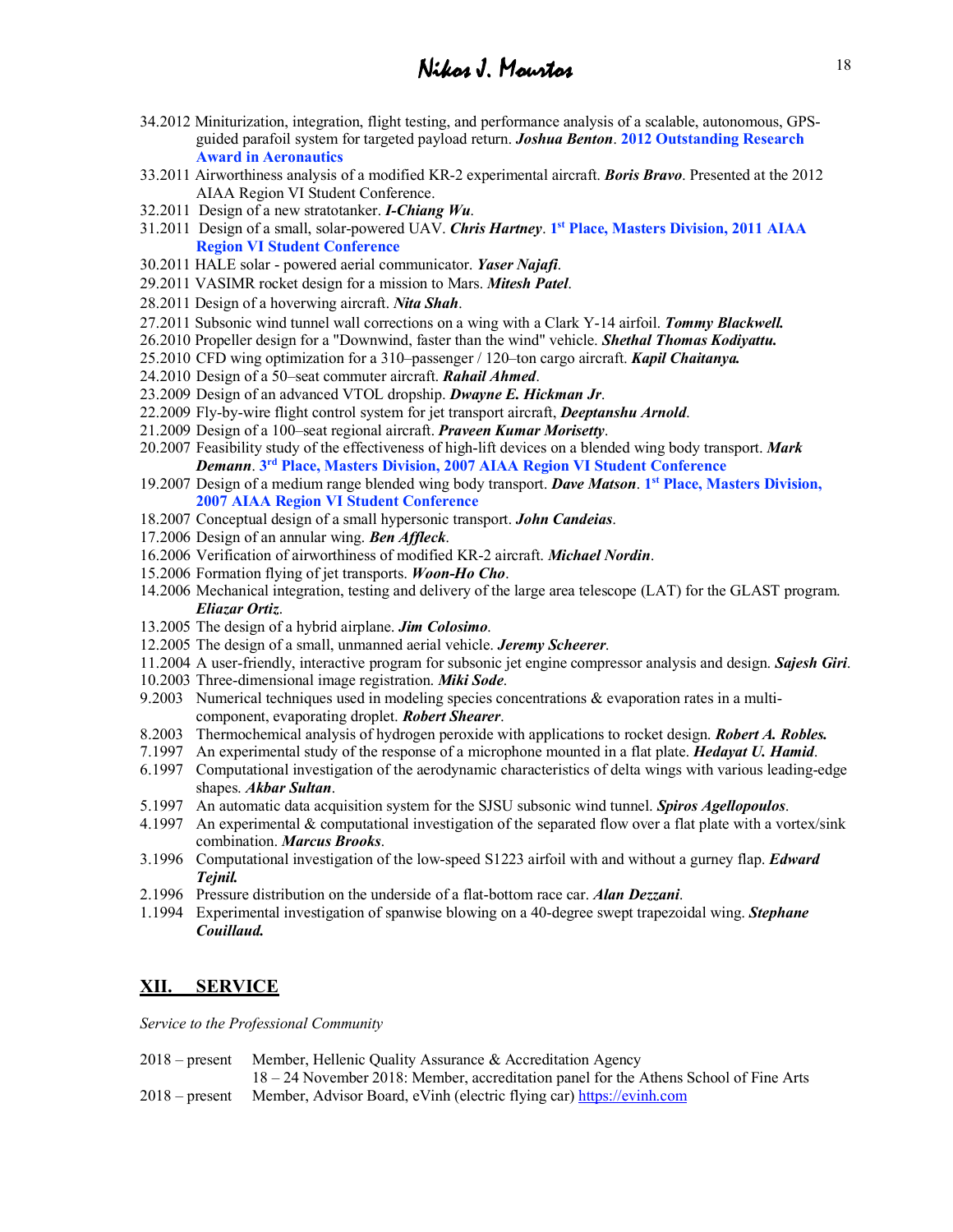| Member, Management Committee, Asia Pacific Alliance for Quality Assurance in                 |
|----------------------------------------------------------------------------------------------|
| Higher Education $\langle$ http://apaga.org $\rangle$                                        |
| Faculty Mentor, Preparing Future Professors, Stanford University                             |
| Mentored Ph.D. students who intend to pursue academic careers                                |
| International Journal for Quality Assurance in Engineering & Technology Education, Associate |
| Editor, appointed in 2016; Member, Editorial Board since 2011.                               |
| Member, Editorial Advisory Board, Global Journal for Engineering Education.                  |
| Democritos Professional Society                                                              |
| President, $1993 - 1996$                                                                     |
| Vice President, $1991 - 1993$                                                                |
| Board Member, 1989 – 1991                                                                    |
|                                                                                              |

*Service to San Jose State University* 

| $2009$ – present                                                                       | <b>Ed.D. Leadership Program faculty member</b>                           |  |  |
|----------------------------------------------------------------------------------------|--------------------------------------------------------------------------|--|--|
| 2016-2017                                                                              | SJSU Associate Dean for Graduate Studies Recruitment Committee           |  |  |
| 2011-2014                                                                              | University Library Board                                                 |  |  |
| 2011-2013                                                                              | University Assessment Committee:                                         |  |  |
| 2009-2010                                                                              | Chair, Student Evaluation Review Board (SERB)                            |  |  |
| 2009-2010                                                                              | Director of Doctoral Program in Educational Leadership Search Committee  |  |  |
| 2008-2011                                                                              | Advisory Committee, College of Science STEM NSF Grant                    |  |  |
| 2007-2008                                                                              | Committee for the Review of the AVP for Academic Technology              |  |  |
| 2006-2008                                                                              | <b>Assistant Director, Center for Faculty Development &amp; Support.</b> |  |  |
| Support individual faculty, departments, and colleges through workshops and individent |                                                                          |  |  |
| the areas of course design and assessment, effective teaching and innovative pedagog   |                                                                          |  |  |
|                                                                                        |                                                                          |  |  |

idual consultations in the areas of course of contained a assessment and continuous improvement, with the goal of developing state-of-the-art courses and curricula that prepare our diverse student body for the challenges of the  $21<sup>st</sup>$  century.

2002-2003 Mentor, "Peer-Partners in Teaching" Program, Center for Faculty Development & Support.

1998-2002 Faculty-in-Residence for Innovative Pedagogy, Center for Faculty Development & Support. Offered workshops on Cooperative Learning and Learning Styles ; mentored SJSU faculty on teachingrelated issues.

1995-1996

1987-1988 Volunteer Faculty Mentor.

*Service to the College of Engineering*

- College Representative for the *California Faculty Association (CFA)*
- Biomedical Engr. Dept. Faculty Recruitment Committee, AY 2018–2019
- Biomedical Engr. Dept. Retention, Tenure & Promotion Committee, AY 2018–2020 (Chair, AY2019–2020)
- Industrial & Systems Engr. Dept. Retention, Tenure & Promotion Committee, AY 2018–2019
- International Engineering Graduate Student Advisor Recruitment Committee, AY 2016–2017
- Chair, Carolyn Guidry Professor of Engineering Education Recruiting Committee, AY 2013–2014
- Member, College of Engineering Strategic Planning Committee, AY 2013–2014
- Assessment Committee, 2011–2015
- *Faculty Instructional Development Coordinator*, 1996–2002. Organized "Conversations on Teaching" (workshops, seminars, informal discussions) on teaching, learning and assessment in engineering; mentored engineering faculty.
- *Coordinator, Introduction to Engineering Course for Freshmen*, 1997–2002. Responsible for content delivery and course assessment, training new instructors, semi-annual freshman design competition.
- *Campus Representative, American Society for Engineering Education*, 1996–2002.
- Co-organizer, 1995 ASEE / PSW Conference in San Jose.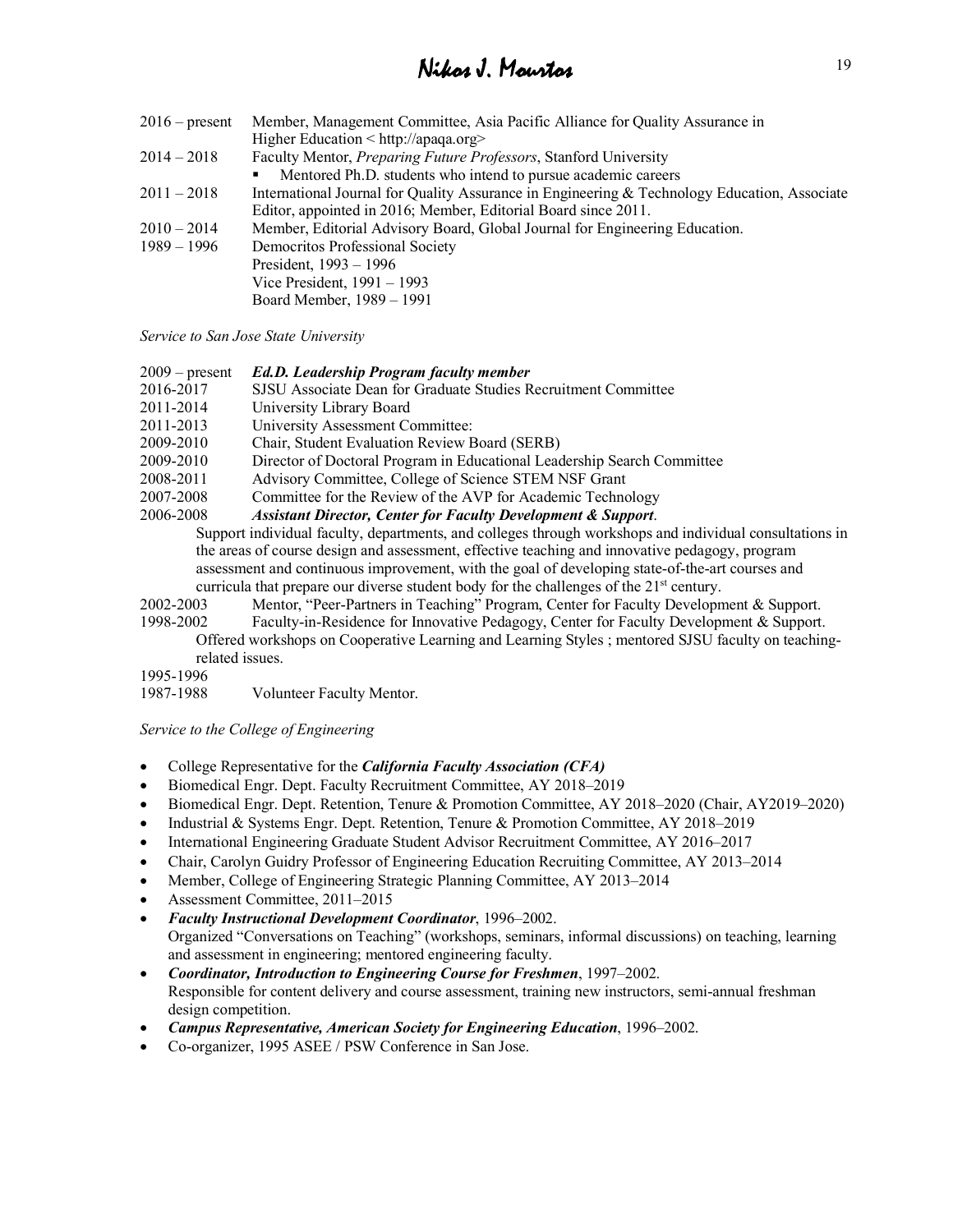*Service to the Department of Aerospace Engineering (1987–1996, 2013–present) Mechanical & Aerospace Engineering (1996 – 2013)*

2006 – 2020 *BSAE / MSAE Assessment Coordinator* Design assessment process for program educational objectives and student outcomes, collect and analyze data, prepare self study reports for the University, ABET, WASC. 2004 – present Chair, AE Faculty Search Committee 1995 – 2018 Faculty Advisor, ΣΓΤ (Aerospace Honor Society) Student Chapter 2010 – 2011 MAE Department Chair Search Committee 2009 – 2012 MAE Undergraduate Studies Committee; Chair, 2010–2012 1990 – 1998 Faculty Advisor for the AIAA Student Chapter 1994: Organized Student Conference at SJSU for the PSW Region. 1991: Organized Short Course in V/STOL Aircraft Design at SJSU with experts from NASA Ames Research Center.

#### 2004-2006 *AE Program Coordinator*, SJSU

Plan and develop course and program goals, coordinate curriculum and laboratory development, form and maintain the AE Advisory Board and serve as ad hoc member on this Board, develop AE class schedule, indentify, supervise, and evaluate part-time AE faculty, provide orientation and registration assistance to AE students, advise, counsel and guide undergraduate and graduate AE students on personal, academic and professional development, organize outreach activities to promote the AE Program, provide graduate and undergraduate student advising, respond to public inquiries regarding the AE Program.

#### 2002-2006 *Program Assessment Coordinator, Mechanical & Aerospace Engineering*, SJSU. Designed an assessment process for program educational objectives, program outcomes, and program criteria, led department faculty in the implementation of this process, collected and analyzed data, prepared the self study reports for the BSAE and BSME programs, and presented the results to ABET evaluators during a successful accreditation visit (Fall 2005).

## **XIII. CONSULTING**

| 2018-2019 | External evaluator for "SaTC-EDU Collaborative: Enhancing security education through transiting<br>research on security in emerging network technologies", NSF-sponsored project at SJSU,                                                |
|-----------|------------------------------------------------------------------------------------------------------------------------------------------------------------------------------------------------------------------------------------------|
|           | California.                                                                                                                                                                                                                              |
| 2016-2017 | Leadership Team, California Mathematics & Science Partnership (CaMSP) Grant, Cohort 13-<br>New Haven Unified SD. Provide professional development in inquiry-based instruction to<br>teachers during summer intensives and release days. |
| 2015      | College of Engineering, Sultan Qaboos University, Muscat, Oman: visited departments and                                                                                                                                                  |
|           | delivered a 3-day workshop on course design, assessment, and teaching methods to college faculty<br>and administrators.                                                                                                                  |
| 2010      | Collaborative Concepts: Development of instructional materials for fluid mechanics                                                                                                                                                       |
| 2007-2010 | External evaluator for "Incorporating 3-D Laser Scanning into Land Surveying Curricula", NSF-<br>sponsored project at Evergreen College, California.                                                                                     |
| 2006-2014 | College of Engineering, King Abdul Aziz University, Jeddah, Saudi Arabia: ABET EC2000<br>preparation – Associate Member, Academic Accreditation Unit <http: aau="" engg.kau.edu.sa=""></http:>                                           |
| 2003-2008 | "Partnership for Student Success in Science", an NSF-sponsored project to improve K-12 Science<br>Education (collaboration among nine schools districts, SJSU, Synopsys, and Agilent Technologies),<br>California.                       |
| 2003-2006 | External evaluator for "A Model Curriculum for Civil Engineering Technology", NSF-sponsored<br>project at Evergreen College, California.                                                                                                 |
| 1996      | Expert witness, Collins Schlothauer Attorneys at Law, case involving a gas leak.                                                                                                                                                         |
| 1992      | Wind tunnel testing of golf ball barrier netting for Roxford Fordell.                                                                                                                                                                    |
| 1991      | Wind tunnel testing of arrows for Liston $&$ Associates.                                                                                                                                                                                 |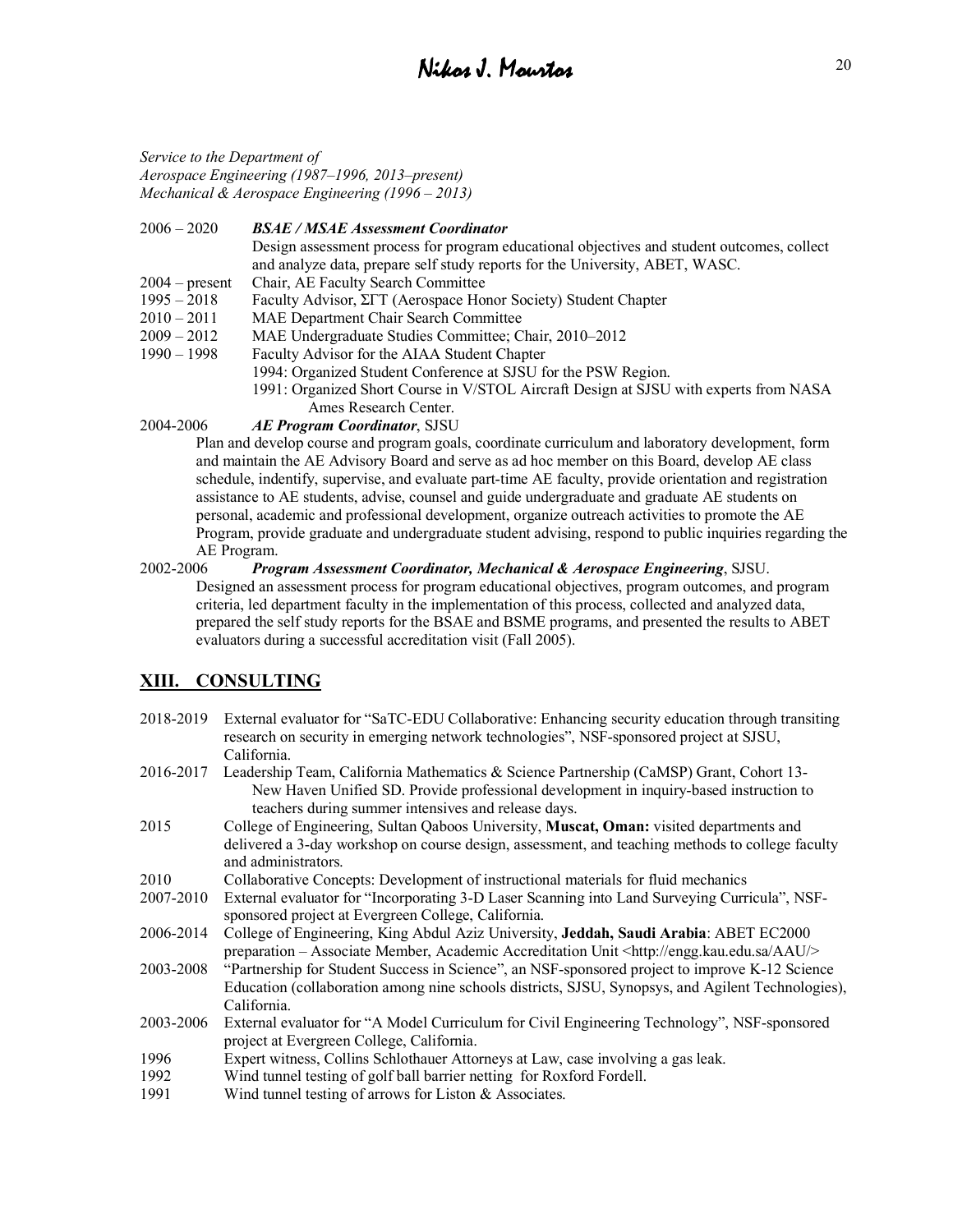## **XIV. INDUSTRIAL EXPERIENCE**

| 1991, 03Jun-16Aug | <b>ASEE Summer Faculty Fellow,</b>                                     |
|-------------------|------------------------------------------------------------------------|
|                   | STOVL / Powered-Lift Technology Branch, NASA Ames RC.                  |
| 1990, 08Jun-17Aug | <b>ASEE Summer Faculty Fellow,</b>                                     |
|                   | Fixed Wing Aerodynamics Branch, NASA Ames RC.                          |
| 1978, 01Jul-31Aug | Design Engineer, Steam Boiler and Gas Turbine Design,                  |
|                   | Brneska Strojirna Co., Brno, Czechoslovakia.                           |
| 1977, 01Jul-31Aug | Assembly Engineer, Kritikos Textile Manufacturing Co., Patras, Greece. |
| 1976, 15Jun-15Sep | Powerline Engineer, Scounakis Shipyard, Salamis, Greece.               |
|                   |                                                                        |

## **XV. SOCIETY AFFILIATION**

- Hellenic Quality Assurance & Accreditation Agency (HQA) < https://www.adip.gr/en/index.php>
	- Athens Institute for Education & Research (ATINER)  $\langle$ https://www.atiner.gr>:
		- o *Head: Mechanical Engineering Research Unit* (2016 2017)
		- o *Academic Member: Education Research Unit* (2016 2017)
- Member, Management Committee, Asia Pacific Alliance for Quality Assurance in Higher Education  $(APAOA) < \frac{http://apaqa.org>}{2016-present}$
- World Institute for Engineering & Technology Education (2009 2014)
- Professional & Organizational Development Network in Higher Education (2006 2010)
- § UICEE: UNESCO International Center for Engineering Education (2000 2008)
- ASEE: American Society for Engineering Education (1988 present)
- AIAA: American Institute for Aeronautics and Astronautics (80 present)
- Demokritos Society of America Think Tank
	- o Board Member (1997 2006)
- Democritos Professional Society (1987 1996)
- Greek Technical Chamber

## **XVI. OTHER**

#### ✈ *Cross–Cultural Solutions Volunteer Abroad Program*

- o Served as teacher in Magereza Nursery School, Moshi, Tanzania, 16–30 June 2012
- $\rightarrow$  Traveling 71 countries, 6 continents
- $\rightarrow$  Argentine tango
	- o Participated in 6 performance teams, including competition teams in the 2015, 2018 and 2019 USA Tango Championships
- $\div$  Kayaking
	- o Kayaked 80 km in the islands of the San Blaas Archipelago in a team of kayaks led by Kuna guides, Panama (2012)
- $\rightarrow$  Running
	- o *Olympic Torch Bearer*:
		- § Lappas, Greece (1972 Munich Olympics)
		- § Corfu, Greece (2004 Athens Olympics)
	- o 2003 *All-American Master* in 3000 m steeplechase
	- o 538 races including:
		- § 6 ultra-marathons longest: 67 km Swiss Alpine Marathon Davos (1989) 7hr:47min:25s
		- 11 marathons fastest: 2hr:55:15 (1986) San Francisco